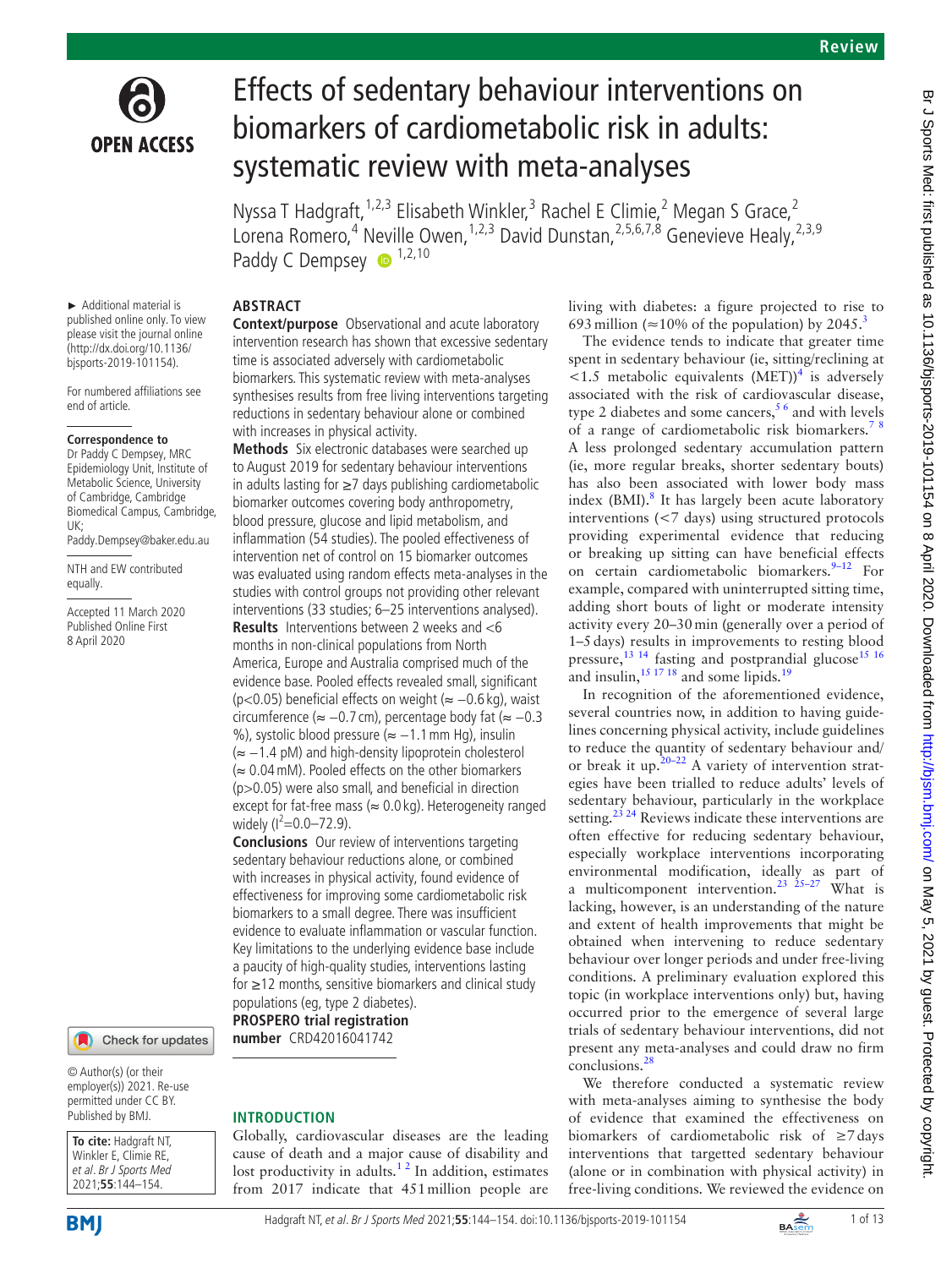body anthropometry, indicators of blood pressure and related haemodynamics, biomarkers relevant to the metabolism of blood glucose and lipids, and inflammatory biomarkers.

# **Methods**

This study followed the Preferred Reporting Items for Systematic Reviews and Meta-Analyses (PRISMA)<sup>29</sup> and the Meta-analysis of Observational Studies in Epidemiology<sup>[30](#page-11-14)</sup> reporting guidelines.

# **Search strategy and study selection**

Six electronic databases (Ovid Medline, Ovid Embase, EBM Reviews Cochrane Central, CINAHL, Scopus, Web of Science) were searched systematically from database inception to 27 August 2019 (7 March 2017; 16 February 2018 and, 27 August 2019). A research librarian (LR) conducted an initial search for studies in Medline and Embase and used an analysis of text words and subject terms to develop the search strategies. The final searches were then executed using the appropriate specifications of each database (LR; see [online supplementary table](https://dx.doi.org/10.1136/bjsports-2019-101154)  [S1\)](https://dx.doi.org/10.1136/bjsports-2019-101154). Using reference management software (Endnote, Clarivate Analytics, Philadelphia, USA), records were compiled, duplicates were removed, and two authors (NTH and PCD or REC and MSG) performed title and abstract screening and reviewed each full-text article was reviewed against the inclusion criteria. Discrepancies were resolved in consultation with an independent third reviewer (EW).

# **Inclusion and exclusion criteria**

Inclusion criteria, applied hierarchically, were: (1) reported intervening on sedentary behaviour for  $\geq$  7 days; (2) human study; (3) participants all aged  $\geq$  18 years; (4) English language; (5) full-length publication; (6) reported as an outcome at least one biomarker of cardiometabolic health, specifically concerning body anthropometry, glucose metabolism, lipid metabolism, blood pressure and related haemodynamics or inflammation (see online [supplementary](https://dx.doi.org/10.1136/bjsports-2019-101154) table S2); and, (7) used an intervention study design (single-group preintervention and postintervention, parallel-group design or crossover). To meet criterion (1), the intervention needed to target sedentary behaviour directly or indirectly with replacement of sedentary activity with an alternative (eg, treadmill desks), increasing 'whole-of-day' activity (which includes sedentary) or increasing 'light intensity' activity (which is almost the inverse of sedentary) or similar. Studies that only mentioned intervening on 'physical activity' or exercise could increase these activities at the expense of either sedentary behaviour or light activity, and therefore did not meet criterion (1). Further inclusion criteria for the meta-analyses were: (1) a no-intervention comparison arm (usual care/conditions; attention control) and (2) no other intervention that was likely to provide an appreciable impact on cardiometabolic biomarkers (eg, diet). Physical activity interventions were permitted, since reducing sedentary time very likely increases some form of physical activity as a replacement. Achievement of successful sedentary behavioural change was not considered a requirement for inclusion in the meta-analyses (to avoid potentially overstating effectiveness). Meta-analyses were conducted for each biomarker reported in at least five studies.

# **Data extraction**

All data were extracted, checked and discrepancies resolved by the review team (NTH, PCD, REC and EW), using standardised rules created a priori. The rules used for regarding extraction, contacting authors for missing or questionable data are in [online](https://dx.doi.org/10.1136/bjsports-2019-101154) 

[supplementary table S2.](https://dx.doi.org/10.1136/bjsports-2019-101154) Study quality was assessed using the risk of bias (RoB) V.2.0 tool.<sup>[31](#page-11-15)</sup>

# **Statistical analysis**

Analyses were performed in STATA V.16 (StataCorp). Significance was set at  $p<0.05$  (two tailed). Pooled effects were estimated based on intervention effects (mean between-groups difference, in units) for the end-of-intervention endpoint extracted from each intervention, with the standard errors multiplied by  $\sqrt{(n+1)/2}$  whenever there were n>1 eligible sedentary behaviour intervention arms.<sup>32</sup> Pooled effects were primarily estimated from random effects (Der Simonian Laird) metaanalysis models, with fixed effects results also reported, along with heterogeneity estimates ( $I^2$  and Cochrane's Q test) in the forest plots. A range of sensitivity analyses were also performed. Since Begg's test for publication bias can be underpowered, we also reported bias-corrected estimates from Tweedie and Duval's trim and fill method. Leave-one-out sensitivity analyses were performed to consider how dependent conclusions were to any individual study. Meta-regression models, which explored possible sources of heterogeneity, are reported in the manuscript whenever heterogeneity was significant  $(p<0.05)$  or substantial  $(I^2 > 0.25)$ , otherwise in online supplementary material. Characteristics considered were: mean participant age, mean outcome biomarker levels at baseline, degree of intervention effectiveness for sedentary behaviour (intervention effect on overall sedentary time in h/day), intervention duration  $(\leq 3 \text{ months}/3 - 6 \text{ months})$ />6 months) and study quality (RoB scores). Unadjusted and age-adjusted models were reported.

# **Results**

# **Systematic review**

# Study inclusion

[Figure](#page-2-0) 1 shows the PRISMA flow diagram. In total, 23976 articles were identified. Most were rejected at abstract screening, with 267 articles screened as full text. The criteria mostly excluded studies on the basis they were not  $\geq$ 7 days sedentary behaviour interventions (181/218). Fifty-four studies (55 articles) were included in the systematic review.[33–87](#page-11-17)

The population, design and intervention characteristics of the studies are reported in [online supplementary table S3](https://dx.doi.org/10.1136/bjsports-2019-101154) and aggregated in [table](#page-3-0) 1. Collectively, the 54 studies involved 6330 participants (48% women) with sample sizes usually <100  $(k=36)$  and occasionally >200 (k=8), ranging between 12 and 1113. Study populations were recruited from developed nations, mostly English-speaking [\(table](#page-3-0) 1) usually from North America (k=20, predominantly the USA), Europe (k=19), Australia  $(k=10)$  and occasionally from Asia  $(k=4)$  or Africa  $(k=1)$ . From what little and inconsistent data was reported on ethnicity, plus the study locations, we infer that most study participants were likely Caucasian or 'white' (variously defined) with a smaller number identifying as African American or African, Hispanic and Asian ethnicities. Study mean ages ranged from 23 years $74$ to 71 years.<sup>[51](#page-11-18)</sup> Typically, the studies recruited participants from the general population  $(k=26)$  or a population with a chronic disease risk factor ( $k=17$ ) (generally overweight and/or obesity, occasionally in conjunction with another risk factor). Clinical conditions<sup>36</sup> <sup>37</sup> <sup>39</sup> <sup>44</sup> <sup>48</sup> <sup>59</sup> <sup>60</sup> <sup>71</sup> <sup>72</sup> <sup>81</sup> <sup>84</sup> were seldom targeted for recruitment; of these only some conditions were pertinent to cardiovascular health. Many studies (k=25) used screening to recruit participants at risk for high sedentary behaviour based on their job (eg, office or desk-based work) and/or their reported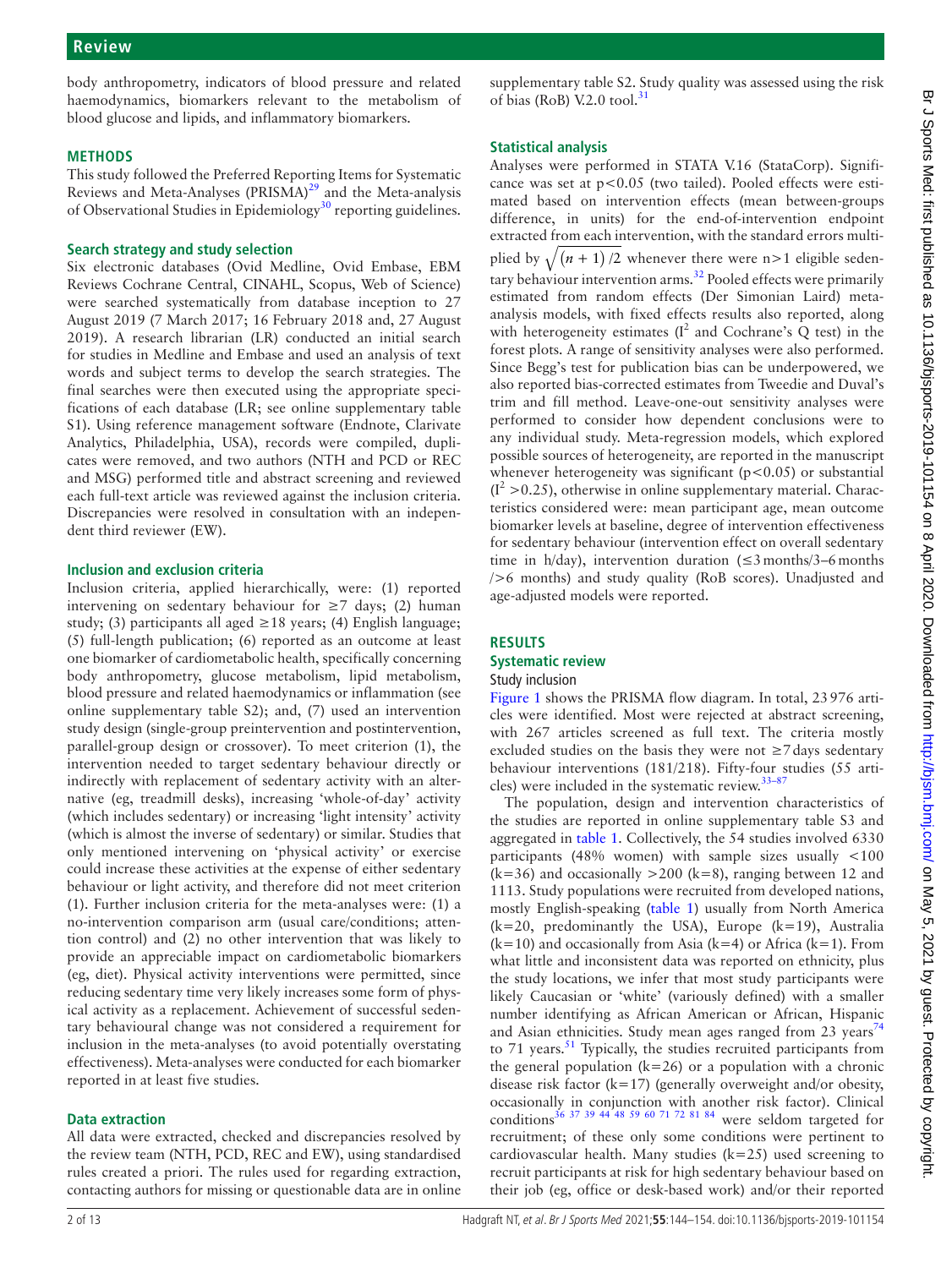

<span id="page-2-0"></span>Figure 1 PRISMA diagram of the literature search results.<sup>a</sup> Exclusion criteria were applied in the following order: (1) not sitting intervention ≥1week, (2) not a human study, (3) not English language, (4) not full-length publication, (5) not reporting ≥1 biomarker, (6) not randomised, quasirandomised or pre–post trial, (7) not adults ≥18 years. <sup>b</sup> Two articles were identified for one study (Balducci *et al*,<sup>47</sup> Balducci *et al*/<sup>2</sup>). <sup>c</sup> k=32 for anthropometry measures; k=25 for blood pressure measures; k=22 for glucose measures; k=24 lipid measures; k=4 inflammatory measures. PRISMA, Preferred Reporting Items for Systematic Reviews and Meta-Analyses.

behaviours, while 20 studies screened based on physical activity, and 11 studies screened on both behaviours.

# Interventions

The 54 studies delivered 56 sedentary behaviour interventions, mostly in the workplace  $(k=27)$  or community  $(k=18)$ settings, with healthcare  $(k=9)$ , domestic  $(k=1)$  and educational settings  $(k=1)$  being less common ([table](#page-3-0) 1, details in online [supplementary](https://dx.doi.org/10.1136/bjsports-2019-101154) table S3). Workplace interventions were about half multicomponent  $(k=13)$  and half single component  $(k=14)$ , while interventions in the remaining non-workplace settings were mostly multicomponent (k=21, 72%). Workplace interventions almost all used environmental modification  $(k=26)$ , commonly used counselling/education  $(k=13)$ , sometimes used device self-monitoring (k=5), device-based social comparison  $(k=3)$ , prompting via devices or SMS  $(k=6)$  and structured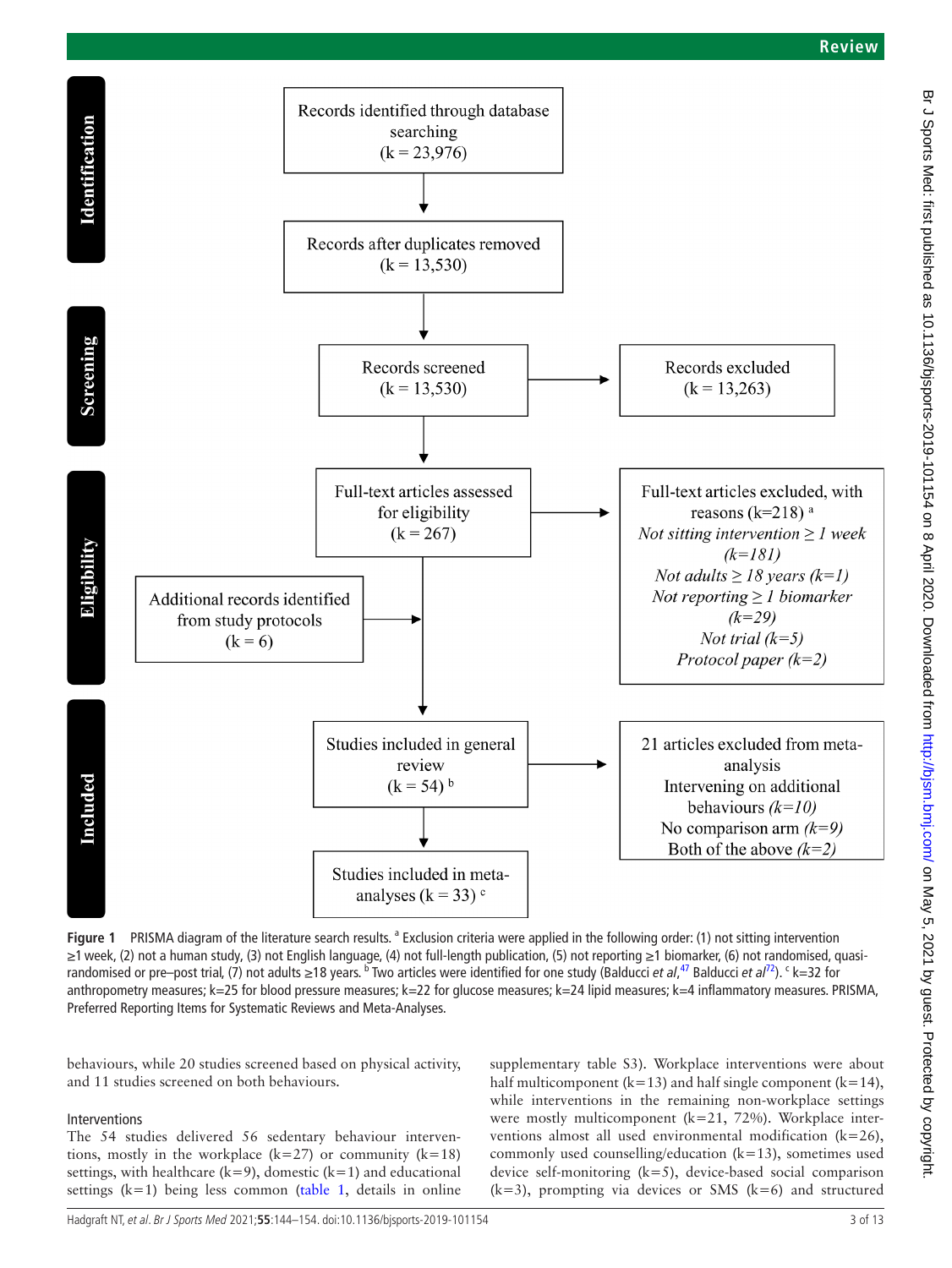<span id="page-3-0"></span>

| Table 1 Summary of the study population, design and intervention              |
|-------------------------------------------------------------------------------|
| characteristics of adult sedentary behaviour interventions $\geq 7$ days with |
| biomarker outcomes                                                            |

| Population / study characteristics (54 studies)<br>Sample size<br>Median n / study<br>57<br>Lowest=12, highest=1113<br>Total n<br>Female n=3065 (48.4%),<br>5217<br>male n=3265 (51.6%)<br><b>North America</b><br>Location<br><b>USA 16, CA 4</b><br>20<br>(continent and<br>19<br>Europe<br>country: ISO<br>DK & GL 1, FI 1, IT 1, UK &<br>2-digit country<br><b>NL &amp; NO &amp; PT 1</b><br>codes)<br>Australia<br>10<br>4<br>Asia<br>TW 2, CN 1, JP 1<br>Africa<br>$\mathbf{1}$<br>ZA <sub>1</sub><br>>50% Caucasian /<br>18<br>Ethnicity<br>'white'<br><50% Caucasian /<br>2<br>'white'<br>33<br>Not reported<br>Clinical<br>Clinical condition<br>11<br>arthritis 2, obstructive<br>population<br>disease 1<br>Clinical risk factors only<br>17<br>risk (+adiposity) 3<br>Healthy / general<br>26<br>Screening<br>Sedentary job /<br>11 also screened for PA, 14<br>25<br>behaviour<br>did not<br>Physical activity (PA)<br>30<br>11 also screened for PA, 19<br>did not<br><b>Randomised controlled</b><br>Study design<br>39<br>8 cluster / 31 individually<br>randomised<br>trial<br>34 parallel group / 3<br>crossover / 1 other t<br>Non-randomised<br>1 cluster / 4 individually<br>5<br>controlled trial<br>allocated<br>Multiarm (no controls)<br>5<br>1 cluster randomised / 4<br>individually randomised<br>5<br>Pre-post (single arm)<br>Includes sedentary<br>22<br>Primary<br>outcomes<br>Includes biomarker(s)<br>10<br>Includes both<br>1<br>Includes neither<br>21<br>PA 8 / PA and diet 1,<br>unstated 6, feasibility 5,<br>fitness 1<br>Intervention characteristics (56 interventions)<br>3 months or less<br>Duration<br>28<br>>3 to 6 months<br>16<br>>6 months<br>12<br>Workplace<br>27<br>Setting<br>Community<br>18<br>Other<br>11<br>Hospital 5, primary care 4,<br>domestic 1, education 1<br>N components<br>Multicomponent<br>34<br>other 21<br>Single component<br>22<br>Workplace 14, community<br>other 8 | Characteristic | Count* | <b>Detail</b>                                                                                |
|--------------------------------------------------------------------------------------------------------------------------------------------------------------------------------------------------------------------------------------------------------------------------------------------------------------------------------------------------------------------------------------------------------------------------------------------------------------------------------------------------------------------------------------------------------------------------------------------------------------------------------------------------------------------------------------------------------------------------------------------------------------------------------------------------------------------------------------------------------------------------------------------------------------------------------------------------------------------------------------------------------------------------------------------------------------------------------------------------------------------------------------------------------------------------------------------------------------------------------------------------------------------------------------------------------------------------------------------------------------------------------------------------------------------------------------------------------------------------------------------------------------------------------------------------------------------------------------------------------------------------------------------------------------------------------------------------------------------------------------------------------------------------------------------------------------------------------------------------------------------------------------------------------------------------------------------------|----------------|--------|----------------------------------------------------------------------------------------------|
|                                                                                                                                                                                                                                                                                                                                                                                                                                                                                                                                                                                                                                                                                                                                                                                                                                                                                                                                                                                                                                                                                                                                                                                                                                                                                                                                                                                                                                                                                                                                                                                                                                                                                                                                                                                                                                                                                                                                                  |                |        |                                                                                              |
|                                                                                                                                                                                                                                                                                                                                                                                                                                                                                                                                                                                                                                                                                                                                                                                                                                                                                                                                                                                                                                                                                                                                                                                                                                                                                                                                                                                                                                                                                                                                                                                                                                                                                                                                                                                                                                                                                                                                                  |                |        |                                                                                              |
|                                                                                                                                                                                                                                                                                                                                                                                                                                                                                                                                                                                                                                                                                                                                                                                                                                                                                                                                                                                                                                                                                                                                                                                                                                                                                                                                                                                                                                                                                                                                                                                                                                                                                                                                                                                                                                                                                                                                                  |                |        |                                                                                              |
|                                                                                                                                                                                                                                                                                                                                                                                                                                                                                                                                                                                                                                                                                                                                                                                                                                                                                                                                                                                                                                                                                                                                                                                                                                                                                                                                                                                                                                                                                                                                                                                                                                                                                                                                                                                                                                                                                                                                                  |                |        |                                                                                              |
|                                                                                                                                                                                                                                                                                                                                                                                                                                                                                                                                                                                                                                                                                                                                                                                                                                                                                                                                                                                                                                                                                                                                                                                                                                                                                                                                                                                                                                                                                                                                                                                                                                                                                                                                                                                                                                                                                                                                                  |                |        | UK 5, DK 4, SE 3, ES 2, NL 1,                                                                |
|                                                                                                                                                                                                                                                                                                                                                                                                                                                                                                                                                                                                                                                                                                                                                                                                                                                                                                                                                                                                                                                                                                                                                                                                                                                                                                                                                                                                                                                                                                                                                                                                                                                                                                                                                                                                                                                                                                                                                  |                |        |                                                                                              |
|                                                                                                                                                                                                                                                                                                                                                                                                                                                                                                                                                                                                                                                                                                                                                                                                                                                                                                                                                                                                                                                                                                                                                                                                                                                                                                                                                                                                                                                                                                                                                                                                                                                                                                                                                                                                                                                                                                                                                  |                |        |                                                                                              |
|                                                                                                                                                                                                                                                                                                                                                                                                                                                                                                                                                                                                                                                                                                                                                                                                                                                                                                                                                                                                                                                                                                                                                                                                                                                                                                                                                                                                                                                                                                                                                                                                                                                                                                                                                                                                                                                                                                                                                  |                |        |                                                                                              |
|                                                                                                                                                                                                                                                                                                                                                                                                                                                                                                                                                                                                                                                                                                                                                                                                                                                                                                                                                                                                                                                                                                                                                                                                                                                                                                                                                                                                                                                                                                                                                                                                                                                                                                                                                                                                                                                                                                                                                  |                |        |                                                                                              |
|                                                                                                                                                                                                                                                                                                                                                                                                                                                                                                                                                                                                                                                                                                                                                                                                                                                                                                                                                                                                                                                                                                                                                                                                                                                                                                                                                                                                                                                                                                                                                                                                                                                                                                                                                                                                                                                                                                                                                  |                |        |                                                                                              |
|                                                                                                                                                                                                                                                                                                                                                                                                                                                                                                                                                                                                                                                                                                                                                                                                                                                                                                                                                                                                                                                                                                                                                                                                                                                                                                                                                                                                                                                                                                                                                                                                                                                                                                                                                                                                                                                                                                                                                  |                |        |                                                                                              |
|                                                                                                                                                                                                                                                                                                                                                                                                                                                                                                                                                                                                                                                                                                                                                                                                                                                                                                                                                                                                                                                                                                                                                                                                                                                                                                                                                                                                                                                                                                                                                                                                                                                                                                                                                                                                                                                                                                                                                  |                |        | T2D 4, cancer 2, rheumatoid<br>sleep apnoea 1, intellectual<br>disability 1, coronary artery |
|                                                                                                                                                                                                                                                                                                                                                                                                                                                                                                                                                                                                                                                                                                                                                                                                                                                                                                                                                                                                                                                                                                                                                                                                                                                                                                                                                                                                                                                                                                                                                                                                                                                                                                                                                                                                                                                                                                                                                  |                |        | Adiposity 14, chronic disease                                                                |
|                                                                                                                                                                                                                                                                                                                                                                                                                                                                                                                                                                                                                                                                                                                                                                                                                                                                                                                                                                                                                                                                                                                                                                                                                                                                                                                                                                                                                                                                                                                                                                                                                                                                                                                                                                                                                                                                                                                                                  |                |        |                                                                                              |
|                                                                                                                                                                                                                                                                                                                                                                                                                                                                                                                                                                                                                                                                                                                                                                                                                                                                                                                                                                                                                                                                                                                                                                                                                                                                                                                                                                                                                                                                                                                                                                                                                                                                                                                                                                                                                                                                                                                                                  |                |        |                                                                                              |
|                                                                                                                                                                                                                                                                                                                                                                                                                                                                                                                                                                                                                                                                                                                                                                                                                                                                                                                                                                                                                                                                                                                                                                                                                                                                                                                                                                                                                                                                                                                                                                                                                                                                                                                                                                                                                                                                                                                                                  |                |        |                                                                                              |
|                                                                                                                                                                                                                                                                                                                                                                                                                                                                                                                                                                                                                                                                                                                                                                                                                                                                                                                                                                                                                                                                                                                                                                                                                                                                                                                                                                                                                                                                                                                                                                                                                                                                                                                                                                                                                                                                                                                                                  |                |        |                                                                                              |
|                                                                                                                                                                                                                                                                                                                                                                                                                                                                                                                                                                                                                                                                                                                                                                                                                                                                                                                                                                                                                                                                                                                                                                                                                                                                                                                                                                                                                                                                                                                                                                                                                                                                                                                                                                                                                                                                                                                                                  |                |        | 5 parallel group / 0 crossover                                                               |
|                                                                                                                                                                                                                                                                                                                                                                                                                                                                                                                                                                                                                                                                                                                                                                                                                                                                                                                                                                                                                                                                                                                                                                                                                                                                                                                                                                                                                                                                                                                                                                                                                                                                                                                                                                                                                                                                                                                                                  |                |        |                                                                                              |
|                                                                                                                                                                                                                                                                                                                                                                                                                                                                                                                                                                                                                                                                                                                                                                                                                                                                                                                                                                                                                                                                                                                                                                                                                                                                                                                                                                                                                                                                                                                                                                                                                                                                                                                                                                                                                                                                                                                                                  |                |        |                                                                                              |
|                                                                                                                                                                                                                                                                                                                                                                                                                                                                                                                                                                                                                                                                                                                                                                                                                                                                                                                                                                                                                                                                                                                                                                                                                                                                                                                                                                                                                                                                                                                                                                                                                                                                                                                                                                                                                                                                                                                                                  |                |        |                                                                                              |
|                                                                                                                                                                                                                                                                                                                                                                                                                                                                                                                                                                                                                                                                                                                                                                                                                                                                                                                                                                                                                                                                                                                                                                                                                                                                                                                                                                                                                                                                                                                                                                                                                                                                                                                                                                                                                                                                                                                                                  |                |        |                                                                                              |
|                                                                                                                                                                                                                                                                                                                                                                                                                                                                                                                                                                                                                                                                                                                                                                                                                                                                                                                                                                                                                                                                                                                                                                                                                                                                                                                                                                                                                                                                                                                                                                                                                                                                                                                                                                                                                                                                                                                                                  |                |        |                                                                                              |
|                                                                                                                                                                                                                                                                                                                                                                                                                                                                                                                                                                                                                                                                                                                                                                                                                                                                                                                                                                                                                                                                                                                                                                                                                                                                                                                                                                                                                                                                                                                                                                                                                                                                                                                                                                                                                                                                                                                                                  |                |        |                                                                                              |
|                                                                                                                                                                                                                                                                                                                                                                                                                                                                                                                                                                                                                                                                                                                                                                                                                                                                                                                                                                                                                                                                                                                                                                                                                                                                                                                                                                                                                                                                                                                                                                                                                                                                                                                                                                                                                                                                                                                                                  |                |        |                                                                                              |
|                                                                                                                                                                                                                                                                                                                                                                                                                                                                                                                                                                                                                                                                                                                                                                                                                                                                                                                                                                                                                                                                                                                                                                                                                                                                                                                                                                                                                                                                                                                                                                                                                                                                                                                                                                                                                                                                                                                                                  |                |        |                                                                                              |
|                                                                                                                                                                                                                                                                                                                                                                                                                                                                                                                                                                                                                                                                                                                                                                                                                                                                                                                                                                                                                                                                                                                                                                                                                                                                                                                                                                                                                                                                                                                                                                                                                                                                                                                                                                                                                                                                                                                                                  |                |        |                                                                                              |
|                                                                                                                                                                                                                                                                                                                                                                                                                                                                                                                                                                                                                                                                                                                                                                                                                                                                                                                                                                                                                                                                                                                                                                                                                                                                                                                                                                                                                                                                                                                                                                                                                                                                                                                                                                                                                                                                                                                                                  |                |        |                                                                                              |
|                                                                                                                                                                                                                                                                                                                                                                                                                                                                                                                                                                                                                                                                                                                                                                                                                                                                                                                                                                                                                                                                                                                                                                                                                                                                                                                                                                                                                                                                                                                                                                                                                                                                                                                                                                                                                                                                                                                                                  |                |        |                                                                                              |
|                                                                                                                                                                                                                                                                                                                                                                                                                                                                                                                                                                                                                                                                                                                                                                                                                                                                                                                                                                                                                                                                                                                                                                                                                                                                                                                                                                                                                                                                                                                                                                                                                                                                                                                                                                                                                                                                                                                                                  |                |        |                                                                                              |
|                                                                                                                                                                                                                                                                                                                                                                                                                                                                                                                                                                                                                                                                                                                                                                                                                                                                                                                                                                                                                                                                                                                                                                                                                                                                                                                                                                                                                                                                                                                                                                                                                                                                                                                                                                                                                                                                                                                                                  |                |        |                                                                                              |
|                                                                                                                                                                                                                                                                                                                                                                                                                                                                                                                                                                                                                                                                                                                                                                                                                                                                                                                                                                                                                                                                                                                                                                                                                                                                                                                                                                                                                                                                                                                                                                                                                                                                                                                                                                                                                                                                                                                                                  |                |        | Workplace 13, community /                                                                    |
|                                                                                                                                                                                                                                                                                                                                                                                                                                                                                                                                                                                                                                                                                                                                                                                                                                                                                                                                                                                                                                                                                                                                                                                                                                                                                                                                                                                                                                                                                                                                                                                                                                                                                                                                                                                                                                                                                                                                                  |                |        |                                                                                              |

Continued

| <b>Table 1</b> Continued |                                      |                |                                       |
|--------------------------|--------------------------------------|----------------|---------------------------------------|
| Characteristic           |                                      | Count*         | <b>Detail</b>                         |
| Components‡              | Counselling / education              | 41             | Workplace 13, community /<br>other 28 |
|                          | <b>Fnvironmental</b><br>modification | 34             | Workplace 26, community<br>/ other 8  |
|                          | Prompting                            | 12             | Workplace 6, community /<br>other 6   |
|                          | Structured 'activity'                | 5              | Workplace 2, community /<br>other 4   |
|                          | Device self-monitoring               | 23             | Workplace 5, community /<br>other 18  |
|                          | Device social<br>comparison          | 7              | Workplace 3, community /<br>other 4   |
|                          | <b>Financial incentives</b>          | $\mathfrak{p}$ | Workplace 1, community /<br>other 1   |
| Sedentary<br>targets /   | Domain specific<br>message           | 29             |                                       |
| messaging‡               | Accumulation                         | 21             |                                       |
|                          | Quantitative volume<br>target        | 14             |                                       |

\*Count out of 54 studies or 56 interventions as indicated in the table unless other statistic is mentioned (eg, median).

†Almost a randomised controlled trial (parallel groups) except re-enrolled some controls into the intervention on completion.

‡Not mutually exclusive (interventions can have multiple components, multiple messages).

T2D, type 2 diabetes.

activity sessions  $(k=2)$ . By contrast, non-workplace interventions almost always used some form of counselling/education  $(k=29)$ , commonly used device self-monitoring  $(k=18)$  and occasionally used environmental modification  $(k=8)$ , prompting  $(k=6)$ , structured activity  $(k=4)$  and financial incentives  $(k=1)$ . The extent of education or counselling was also highly variable, ranging from brief advice to theoretically grounded behavioural counselling.

The interventions varied in how they considered sedentary behaviour. Diverse behaviours were promoted as replacements for sedentary behaviour: primarily standing, walking or other stepping, but also sometimes pedalling, 'incidental' exercise (likely predominantly 'light' activities), activities of moderate or greater intensity and sometimes resistance exercise [\(online](https://dx.doi.org/10.1136/bjsports-2019-101154) [supplementary](https://dx.doi.org/10.1136/bjsports-2019-101154) table S3). Sedentary behaviour targets seldom were domain specific, referenced accumulation patterns or set quantitative guidelines on sedentary time [\(table](#page-3-0) 1). Primary outcomes included sedentary behaviour in 23 studies, biomarkers in 11, and included neither in 20, instead being unstated  $(k=6)$ , focused on feasibility  $(k=5)$  or involving physical activity with or without other outcomes  $(k=9)$ .

## Evaluation of biomarker indicators of cardiovascular health

The biomarkers selected for review are shown in [table](#page-4-0) 2. Biomarker outcomes nearly always included indicators of body anthropometry (k=52 studies), and often included indicators of blood pressure ( $k=37$ ), lipid metabolism ( $k=33$ ) and glucose metabolism  $(k=31)$ . Four studies reported on C reactive protein.[72 73 75 87](#page-12-1) Other inflammatory markers, such as tumour necrosis factor α or interleukin-6, were not found among the reported outcomes.

Of the anthropometric indicators, the most commonly reported were weight ( $k=45$ ) or BMI ( $k=39$ ), followed by waist circumference  $(k=37)$ . These were almost always collected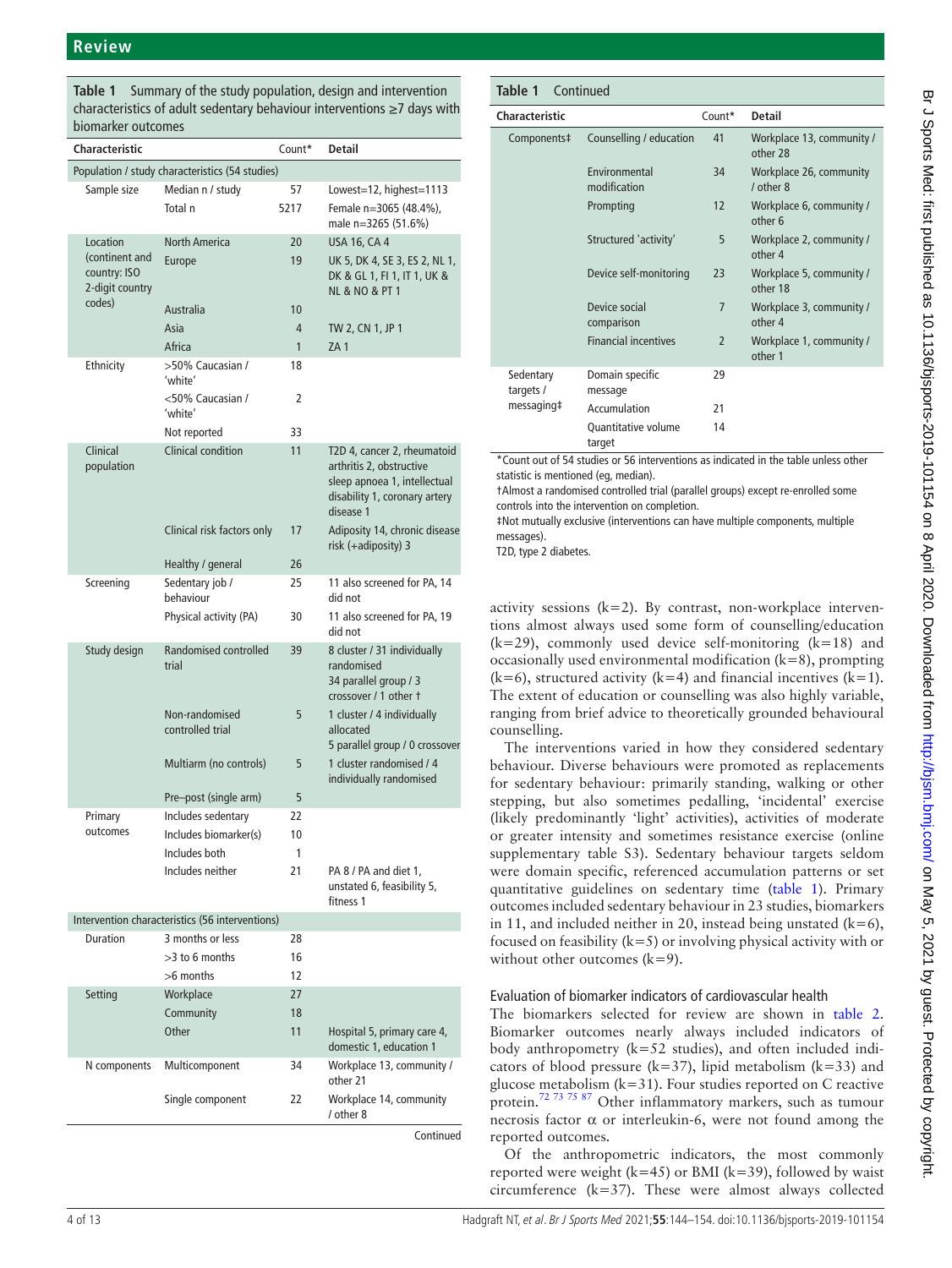<span id="page-4-0"></span>

| Biomarkers reported as outcomes in 54 studies of adult sedentary behaviour interventions $\geq 7$ days<br>Table 2 |                |                                                                                                                                                     |                                                                               |  |  |  |  |  |
|-------------------------------------------------------------------------------------------------------------------|----------------|-----------------------------------------------------------------------------------------------------------------------------------------------------|-------------------------------------------------------------------------------|--|--|--|--|--|
| <b>Outcomes</b>                                                                                                   | <b>Studies</b> | <b>Detail</b>                                                                                                                                       | <b>Quality factors</b>                                                        |  |  |  |  |  |
| <b>Body anthropometry</b>                                                                                         | 52             |                                                                                                                                                     |                                                                               |  |  |  |  |  |
| Body weight*                                                                                                      | 45             | 45 wt*, 39 body mass index BMI*                                                                                                                     | Objectivet / self-report: 44/1                                                |  |  |  |  |  |
| Waist circumference*                                                                                              | 37             | 37 circumference*, 2 waist:hip ratio                                                                                                                | Objectivet / self-report: 36/1                                                |  |  |  |  |  |
| Other body measurements                                                                                           | 9              | 7 hip circumference, 1 neck circumference, 2 sagittal abdominal diameter                                                                            |                                                                               |  |  |  |  |  |
| Body composition                                                                                                  | 25             |                                                                                                                                                     | <b>BIA: 12</b>                                                                |  |  |  |  |  |
| Total fat                                                                                                         | 25             | 20 percentage of body weight*, 11 mass*                                                                                                             | DXA: 5                                                                        |  |  |  |  |  |
| Total fat-free or lean                                                                                            | 13             | 12 percentage of body weight, 1 mass*,                                                                                                              | BIS: 2<br>BADP: 3                                                             |  |  |  |  |  |
| Other                                                                                                             | 5              | fat mass or % (4 truncal, 1 arm, 1 leg, 1 android %, 1 gynoid %); fat-free mass<br>or % (1 arm, 1 leg); 1 skeletal muscle mass; 1 visceral fat area | Skinfold(s): 2<br>Unreported: 1                                               |  |  |  |  |  |
| <b>Blood pressure (BP) regulation</b>                                                                             | 37             |                                                                                                                                                     |                                                                               |  |  |  |  |  |
| Resting BP*                                                                                                       | 37             | 37 systolic*, 36 diastolic*, two mean arterial BP                                                                                                   | Objectivet / self-report: 36/1                                                |  |  |  |  |  |
| <b>Ambulatory BP</b>                                                                                              | $\mathbf{0}$   |                                                                                                                                                     |                                                                               |  |  |  |  |  |
| Heart rate                                                                                                        | 5              | 3 resting, 2 non-resting                                                                                                                            | Objectivet / self-report: 5/0                                                 |  |  |  |  |  |
| Detailed vascular health measures                                                                                 | 3              | 1 flow mediated dilation, 1 carotid intima media thickness, 1 aortic<br>augmentation index, 1 subendocardial variability, 1 pulse wave velocity     | Objectivet / self-report: 3/0                                                 |  |  |  |  |  |
| <b>Glucose metabolism</b>                                                                                         | 31             |                                                                                                                                                     |                                                                               |  |  |  |  |  |
| Fasting glucose*                                                                                                  | 27             |                                                                                                                                                     | Venous / capillary: 20/7                                                      |  |  |  |  |  |
| Fasting insulin*                                                                                                  | 13             |                                                                                                                                                     |                                                                               |  |  |  |  |  |
| HOMA / HOMA-2                                                                                                     | $\overline{7}$ | 6 HOMA-IR, 2 HOMA-%B, 1 HOMA2-%B, 1 HOMA2-%S                                                                                                        |                                                                               |  |  |  |  |  |
| Postprandial glucose / insulin                                                                                    | 4              | 4 postprandial glucose, 1 postprandial insulin, 1 insulin AUC, 1 glucose AUC, 1<br>$C$ -ISI                                                         | Venous / capillary: 4/0<br>Duration: all 2 hours test                         |  |  |  |  |  |
| C-peptide                                                                                                         | $\mathbf{0}$   |                                                                                                                                                     |                                                                               |  |  |  |  |  |
| HbA1c*                                                                                                            | 17             | 15 HbA1c, 2 'estimated average glucose' reported as HbA1c                                                                                           | Venous / capillary: 15/2                                                      |  |  |  |  |  |
| Lipid metabolism                                                                                                  | 33             |                                                                                                                                                     |                                                                               |  |  |  |  |  |
| Cholesterol levels or ratios                                                                                      | 33             | 29 total*, 28 HDL*, 24 LDL*, 1 VLDL, 1 non-LDL, 5 total/HDL, 2 LDL/HDL                                                                              | Venous / capillary: 25/8                                                      |  |  |  |  |  |
| Triglycerides*                                                                                                    | 32             |                                                                                                                                                     | fasted / insufficient / non-fasted state:                                     |  |  |  |  |  |
| Other                                                                                                             | 3              | 1 cholesterol diameter; 1 lipoprotein lipase; 3 apolipoproteins (APO): 3 APO-A1,<br>3 APO-B, 2 APO-A1/APO-B                                         | 25/1/7                                                                        |  |  |  |  |  |
| <b>Inflammation</b>                                                                                               | $\overline{4}$ |                                                                                                                                                     |                                                                               |  |  |  |  |  |
| C reactive protein (CRP)                                                                                          | 4              | 2 CRP; two high-sensitivity CRP                                                                                                                     | Venous / capillary: 4/0<br>fasted / insufficient / non-fasted state:<br>4/0/0 |  |  |  |  |  |

Other: TNF-α, IL-6 0 –

Data were extracted from the earlier paper related to this study Balducci 2017 when it was not reported in the 2019 paper (body fat percentage; fat-free mass; BMI; fasting insulin; HOMA).

\*Outcome included in the meta-analyses: was reported in >5 of the 33 studies eligible for the effectiveness meta-analyses (had control arm, no additional relevant intervention provided apart from active behaviours).

†Measured objectively by research staff.

AUC, area under the curve; BADP, body air displacement plethysmography; BIA, multifrequency bioimpedance analysis; BIS, bioelectrical impedance spectroscopy; BMI, body mass index; C-ISI, composite insulin sensitivity index; DXA, dual X-ray absorptiometry; HDL, high-density lipoprotein; HOMA-2, revised homeostatic model assessment; HOMA, homeostatic model assessment; IL-6, interleukin 6; LDL, low-density lipoprotein; TNF-α, tumour necrosis factor α; VLDL, very-low-density lipoprotein.

objectively by staff. Body composition outcomes were collected mostly using multifrequency bioimpedance analysis  $(k=12)$  or reference-grade standards: dual X-ray absorptiometry  $(k=5)$  or body air displacement plethysmography (k=3). Occasionally, other methods were used (k=4). Studies typically reported on body fat (k=25) (most commonly as percentage of body weight), and occasionally fat-free, lean or muscle mass  $(k=13)$ . Thus, fewer studies were able to assess changes to specific tissues (eg, fat, lean tissue) or anatomical sites (eg, truncal fat, measured in four studies).

Blood pressure was generally assessed with resting blood pressure  $(k=37)$ , which was typically reported separately as systolic  $(k=37)$  and/or diastolic blood pressure  $(k=36)$  and as mean arte-rial pressure in two studies<sup>57 82</sup> [\(table](#page-4-0) 2). Usually, staff measured blood pressure, with participants reporting values from home monitors in one study.<sup>46</sup> Ambulatory blood pressure was not reported. Detailed biomarkers of vascular health (eg, endothelial dysfunction, arterial stiffness) were seldom collected. One study

reported on flow mediated dilatation, carotid artery intima media thickness, aortic augmentation index and sub endocardial variability.<sup>53</sup> Resting heart rate was collected in three studies.<sup>62 69 73</sup>

Of the glucose metabolism indicators ([table](#page-4-0) 2), most  $(k=27)$ reported on fasting glucose, with only 13 reporting fasting insulin, and 7 reporting composite indicators of beta-cell function or insulin resistance (ie, measures from homeostatic model assessment, HOMA or HOMA-2). Seventeen studies reported on overall glucose control (HbA1c expressed in various forms), while four studies reported effects on postprandial glucose and/ or insulin<sup>54 58 71 83</sup> and none reported on c-peptide. While venous blood draws were the norm for collecting fasting values  $(k=20)$ studies), lower quality fingerstick capillary measures were occasionally used  $(k=7)$ . None of the studies reported outcomes from continuous glucose monitoring.

The most commonly reported lipid markers were: triglycerides (k=32); total cholesterol (k=29); high-density lipoprotein (HDL) cholesterol (k=28) and, low-density lipoprotein (LDL)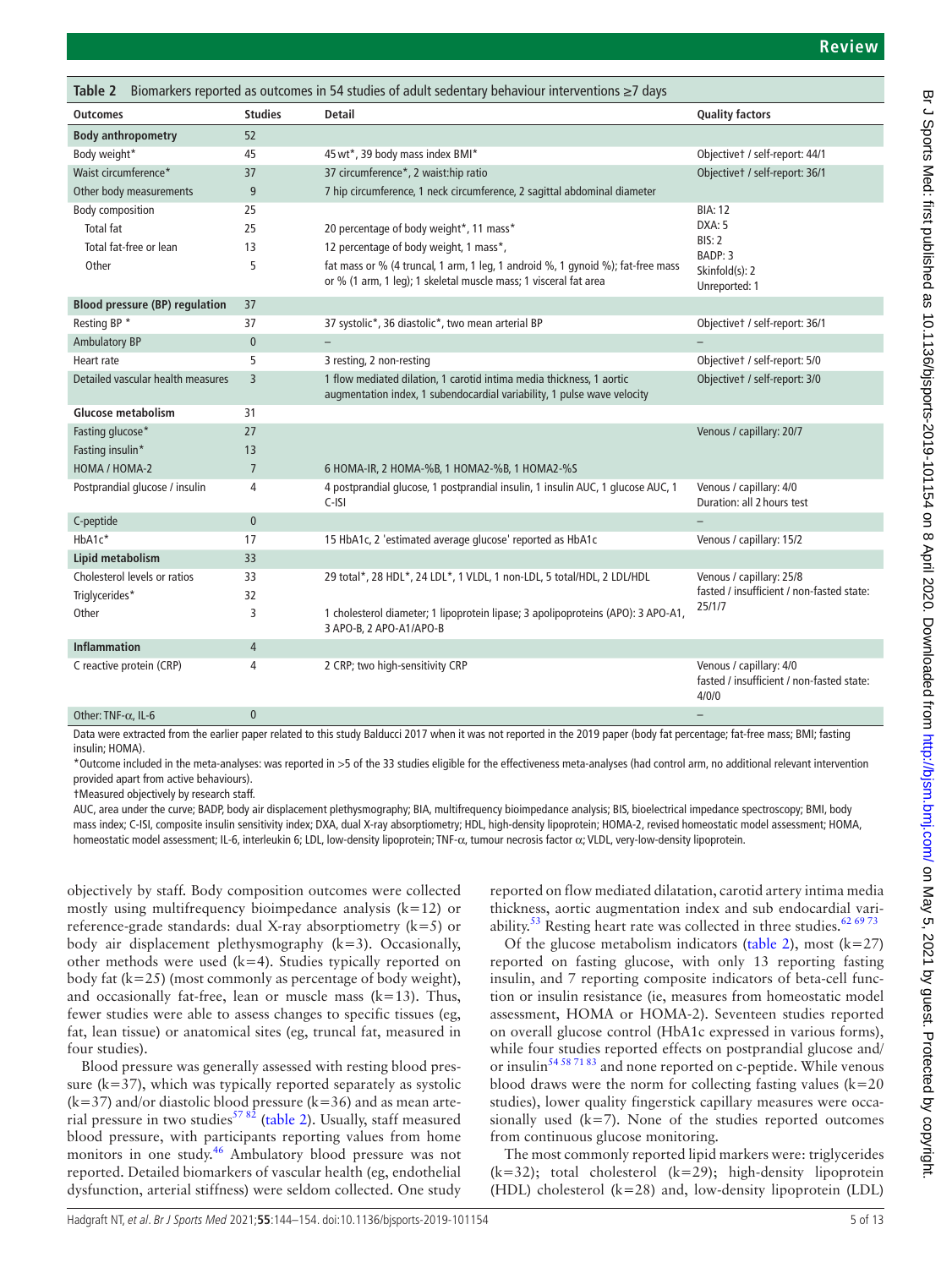cholesterol ( $k=24$ ) ([table](#page-4-0) 2). These markers are reported widely in the context of cardiovascular risk. Studies occasionally reported VLDL cholesterol,<sup>69</sup> non-LDL cholesterol<sup>40</sup> or cholesterol ratios.[40 42 43 60 70](#page-11-22) Three studies reported on apolipoproteins (APOA1, APOB and their ratio<sup>38 70</sup>  $^{73}$ ) and one reported on the diameter of various types of cholesterol.<sup>38</sup> None of the studies mentioned performing detailed profiling of lipid classes or subclasses.

## Study designs

Very few studies (k=5) used a single-group pre–post study design [\(table](#page-3-0)  $1$ )<sup>[46 51 63 69 78](#page-11-21)</sup>; most used two or more groups (k=49). Usually the additional group (or groups) facilitated testing effectiveness against a no-intervention or attention control comparison arm (k=44, with 39 randomised) or occasionally only allowed for comparison of alternate interventions  $(k=5, \text{ with five randomized)}$ .<sup>[34 44 50 67 84](#page-11-24)</sup> Most studies (k=42) intervened for 6 months or less (shortest=2 weeks) while few  $(k=10)$  intervened for 12 months or longer<sup>[43 44 46 59 60 63 72 73 76 87](#page-11-25)</sup> (longest=36 months). Only nine studies referred to evaluation of maintenance of effects following withdrawal of intervention or intervention contact.

## **Meta-analysis**

## Study inclusion

Of the 44 controlled intervention studies, 33 studies (34 interventions) were eligible for the meta-analyses (11 studies had provided diet intervention). For the 15 biomarkers that met the inclusion criteria [\(table](#page-4-0) 2), the number of studies providing data and able to be included ranged from 6 for fat mass to 25 for body weight and blood pressure, and these studies collectively represented anywhere between 724 and 2076 participants.

## Risk of bias

RoB overall is reported in [online supplementary table S6](https://dx.doi.org/10.1136/bjsports-2019-101154). To simplify reporting, criteria scored for groups of outcomes with similar concerns underlying their bias risk (eg, missing data, measurement): anthropometric and blood pressure outcomes, glucose metabolism outcomes and lipid metabolism outcomes. Overall RoB was high (≥1 criteria was 'high' risk) in 10 studies (30%), unclear (ie, 0 'high' risk and  $\geq 1$  'unclear' risk) in 17 (52%) studies and 'low' (ie, all 'low' risk) in 6 studies (18%). The most common contributor to a 'high' RoB rating related to the randomisation process (k=6, 18%),<sup>58 64 68 76 79 87</sup> (ie, use of non-random methods). Four studies were also rated as 'high' RoB due to deviations from intended interventions (data not analysed according to intention-to-treat principles<sup>40 58 74 79</sup>) and missing outcome data.<sup>76 79 83 87</sup> An unclear risk level was typically assigned based on inadequate reporting of randomisation  $(k=12)$ , concerns with missing outcome data  $(k=11)$  and/or bias in measurement of the outcome  $(k=9)$ . Low risk was still permitted with lack of blinding, given the context (behavioural intervention) in which allocation is impossible to conceal from participants and is generally known to staff, and in which outcomes are collected objectively.

# Effectiveness of sedentary behaviour interventions for biomarker outcomes

Effects on biomarkers were evaluated in the context of interventions that had displayed overall sedentary time improvements net of control that were mostly moderate ( $k=12$ , 30 to  $<60$  min/ day), otherwise strong (k=9,  $\geq 60$  min/day) or small (15 to  $\langle 30 \text{min/day}, k=8 \rangle$  or occasionally almost zero (k=3, -15 to

<15 min/day). Effects ranged from +11.3 to −132 min/day (see online [supplementary](https://dx.doi.org/10.1136/bjsports-2019-101154) table S4). [Table](#page-6-0) 3 shows the pooled effects on biomarkers for the main analyses and sensitivity analyses. Begg's tests were all  $p \ge 0.05$  (online [supplementary](https://dx.doi.org/10.1136/bjsports-2019-101154) table S7).

## Body weight and body composition

Consistent with the studies' selection criteria, prior to intervention, participants had a weighted mean (±pooled SD) BMI of  $25.4 \pm 3.2 \text{ kg/m}^2$ , with study means ranging from  $22.1 \text{ kg/m}^2$  in a workplace intervention with no weight screening criteria<sup>[68](#page-12-9)</sup> to  $35.9\,\mathrm{kg/m^2}$  in a treadmill intervention for overweight/obese office workers.[56](#page-12-10) Baseline anthropometric values are summarised in [table](#page-6-1) 4 (detail in online [supplementary](https://dx.doi.org/10.1136/bjsports-2019-101154) table S4). Pooled effects showed that the sedentary behaviour interventions tended to provide small improvements (net of control) in body anthropometry outcomes [\(table](#page-6-0) 3). Significant pooled effects in favour of intervention were seen regarding body weight (−0.56 kg, 95% CI -0.94 to 0.17), waist circumference (−0.72 cm, 95% CI -1.21 to 0.22), body fat percentage (−0.26%, 95% CI -0.50% to 0.02%), with a tendency towards reduced fat mass (−0.33 kg, 95% CI −0.74 to 0.08) and no large or significant effect on fat-free mass  $(0.00\,\text{kg},\,95\%\,\text{CI}-0.52$  to 0.53). Effects on BMI were in a similar direction to those for body weight, but not statistically significant  $(-0.07 \text{ kg/m}^2, 95\% \text{ CI} -0.16$  to 0.03). Forest plots for body weight and body composition are shown in [online supplementary figure 1–6.](https://dx.doi.org/10.1136/bjsports-2019-101154) Small-study effects did not lead to overstated findings, as the original findings were no more favourable than the trimmed and filled results. Also, no single study seemed to overly influence the conclusions, as improvements observed were always still present to some degree in the leave-one-out sensitivity analyses.

Body weight and body fat percentage showed little evidence of heterogeneity ( $I^2$  <25%; p≥0.05) with slightly more substantial (but non-significant) heterogeneity seen for fat mass and significant heterogeneity seen for waist circumference and fatfree mass. The heterogeneity in effects on fat-free mass was completely attenuated ( $I^2$ =0.0, p=0.790) by omitting a single study.<sup>[45](#page-11-26)</sup> Omission of this same study partially attenuated heterogeneity in effects on waist circumference  $(I^2=19.9\%, p=0.217)$ . Further exploration of the heterogeneity via meta-regression ([table](#page-7-0) 5) did not show any significant predictors of effects on waist circumference. The largest effects and the smallest residual heterogeneity were seen for RoB scores (residual  $I^2 = 22.6\%$ , p=0.192), with effects stronger by just over 1 cm in studies with high versus low RoB. Meta-regression results for the outcomes not displaying substantial or significant heterogeneity are shown in [online supplementary table S8](https://dx.doi.org/10.1136/bjsports-2019-101154).

## Blood pressure

Prior to intervention, participants had a weighted mean (±pooled SD) blood pressure of 110.0±10.5 mm Hg systolic and 78.4±7.1mm Hg diastolic, indicating typically healthy levels, though with some studies attracting samples with average systolic blood pressure as high as  $140 \text{ mm Hg}$  or higher<sup>55 70</sup> [\(table](#page-6-0) 3 and online [supplementary](https://dx.doi.org/10.1136/bjsports-2019-101154) table S4). Pooled effects showed a small significant reduction in systolic blood pressure (−1.05 mm Hg, 95% CI -2.08 to 0.02) and a smaller non-significant reduction in diastolic blood pressure (−0.69 mm Hg, 95% CI −1.69 to 0.32; [table](#page-6-0) 3). Forest plots are shown in online supplementary figure S7 and [online supplementary figure 8.](https://dx.doi.org/10.1136/bjsports-2019-101154) Corrections for small-study effects had no effect on the results and pooled effects consistently reflected tendencies towards reduced blood pressure in the leave-one-out sensitivity analyses. Heterogeneity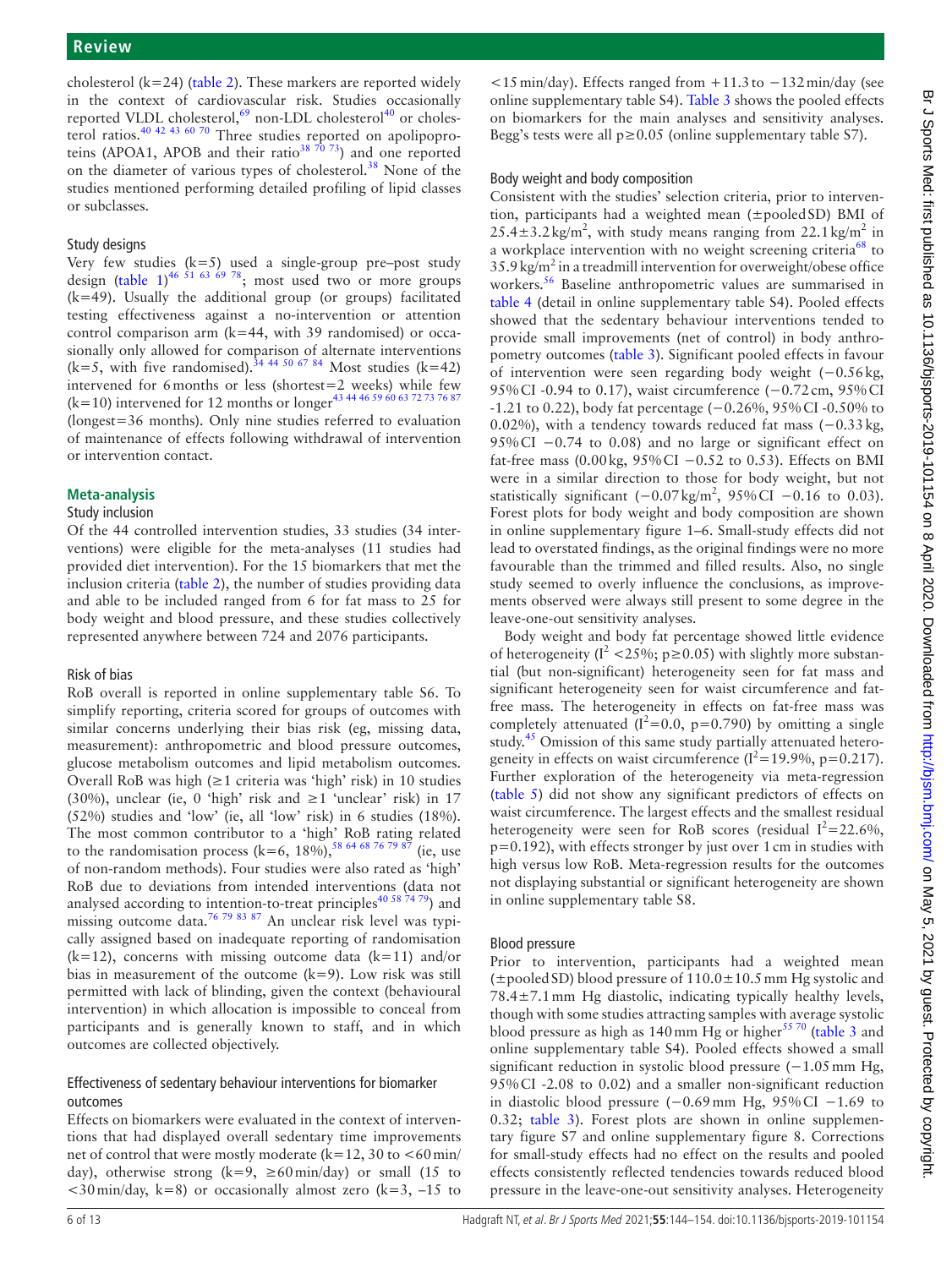<span id="page-6-0"></span>**Table 3** Pooled intervention effects on biomarkers: controlled trials of 34 adult sedentary behaviour interventions ≥7 days

|                                                                                                        |    | <b>Main findings</b> |                    |                                |         | <b>Publication-bias</b>        | Leave-one-out sensitivity analysis    |                                            |  |
|--------------------------------------------------------------------------------------------------------|----|----------------------|--------------------|--------------------------------|---------|--------------------------------|---------------------------------------|--------------------------------------------|--|
|                                                                                                        |    |                      | All studies        |                                |         | corrected                      | <b>Most benefit</b>                   | <b>Least benefit</b>                       |  |
| Outcome                                                                                                | k  | n                    | $I2$ , P value     | Pooled effect (95% CI)         | P value | Pooled (95% CI)                | Pooled effect (95% CI)                | Pooled effect (95% CI)                     |  |
| Weight, kg                                                                                             | 25 | 1839                 | 23.6%, p=0.142     | $-0.56$ ( $-0.94$ to $-0.17$ ) | 0.005   | n/a                            | $-0.63$ (-1.03 to -0.23) <sup>*</sup> | $-0.47$ (-0.75 to $-0.18$ ) <sup>†</sup>   |  |
| Body mass index, kg/m <sup>2</sup>                                                                     | 24 | 1843                 | $0.0\%$ , p=0.804  | $-0.07$ ( $-0.16$ to 0.03)     | 0.167   | $-0.08$ ( $-0.17$ to 0.02)     | $-0.10$ (-0.20 to 0.01)‡              | $-0.04$ ( $-0.14$ to $0.06$ )§             |  |
| Waist circumference, cm                                                                                | 19 | 2076                 | 45.8%, p=0.016     | $-0.72$ (-1.21 to $-0.22$ )    | 0.004   | $-1.00$ ( $-1.51$ to $-0.49$ ) | $-0.95$ (-1.38 to $-0.51$ )¶**        | $-0.61$ (-1.20 to $-0.01$ )¶ <sup>++</sup> |  |
| Body fat, %                                                                                            | 16 | 1618                 | 5.5%, p=0.390      | $-0.26$ (-0.50 to $-0.02$ )    | 0.034   | $-0.37$ (-0.65 to $-0.10$ )    | $-0.37$ (-0.61 to $-0.12$ )‡          | $-0.17$ (-0.43 to 0.09)**                  |  |
| Fat mass, kg                                                                                           | 6  | 724                  | 26.6%, p=0.235     | $-0.33$ ( $-0.74$ to 0.08)     | 0.116   | n/a                            | $-0.42$ (-0.73 to $-0.10$ )##         | $-0.23$ ( $-0.63$ to $0.16$ )§§            |  |
| Fat-free mass, kg                                                                                      | 7  | 1011                 | 72.7%, p=0.001     | $0.00$ (-0.52 to 0.53)         | 0.992   | $0.48$ (-0.02 to 0.98)         | $0.12$ (-0.40 to 0.65)‡               | $-0.25$ (-0.57 to 0.06)¶**                 |  |
| Blood pressure, mm Hg                                                                                  |    |                      |                    |                                |         |                                |                                       |                                            |  |
| Systolic                                                                                               | 25 | 1932                 | $8.6\%$ , p=0.341  | $-1.05$ (-2.08 to -0.02)       | 0.045   | n/a                            | $-1.42$ (-2.38 to -0.45)‡             | $-0.75$ (-1.81 to 0.31)¶¶                  |  |
| <b>Diastolic</b>                                                                                       | 25 | 1932                 | $52.6\%$ , p=0.001 | $-0.69$ ( $-1.69$ to 0.32)     | 0.180   | n/a                            | $-0.92$ (-1.86 to 0.02)***            | $-0.36$ (-1.28 to 0.56) † † †              |  |
| Glucose, mM                                                                                            | 19 | 1518                 | 45.5%, p=0.017     | $-0.03$ ( $-0.11$ to 0.05)     | 0.526   | $-0.04$ ( $-0.13$ to 0.05)     | $-0.05$ (-0.11 to 0.02) 1###          | $-0.01$ (-0.11 to 0.09)¶¶                  |  |
| Insulin, pM                                                                                            | 10 | 1102                 | 64.0%, p=0.003     | $-1.42$ (-2.82 to -0.02)       | 0.047   | $-1.03$ ( $-2.48$ to 0.42)     | $-4.13$ (-7.48 to -0.78)§§§           | $-0.45$ (-1.60 to 0.69)¶*                  |  |
| HbA1c, $%$                                                                                             | 9  | 892                  | 72.9%, p=0.000     | $-0.10$ ( $-0.22$ to 0.03)     | 0.129   | $-0.03$ ( $-0.16$ to 0.09)     | $-0.14$ (-0.29 to 0.01)¶¶¶            | $-0.05$ (-0.17 to 0.07)§§                  |  |
| Cholesterol, mM                                                                                        |    |                      |                    |                                |         |                                |                                       |                                            |  |
| Total                                                                                                  | 23 | 1798                 | 54.1%, p=0.001     | $-0.06$ ( $-0.16$ to 0.04)     | 0.213   | $-0.10$ (-0.20 to $-0.00$ )    | $-0.08$ (-0.18 to 0.02)‡‡‡‡           | $-0.03$ (-0.11 to 0.05)¶****               |  |
| High-density lipoprotein                                                                               | 22 | 1760                 | 22.5%, p=0.168     | $0.04$ (0.02 to 0.07)          | < 0.001 | $0.05(0.02 \text{ to } 0.07)$  | $0.05(0.03 \text{ to } 0.07)\$ §      | 0.03 (0.01 to 0.06)¶¶                      |  |
| Low-density lipoprotein                                                                                | 20 | 1660                 | $0.0\%$ , p=0.690  | $-0.02$ ( $-0.07$ to 0.04)     | 0.562   | $-0.01$ ( $-0.07$ to 0.05)     | $-0.03$ (-0.09 to 0.03)‡‡‡‡           | $-0.00$ (-0.06 to 0.06) † † † †            |  |
| Triglycerides, mM                                                                                      | 23 | 1742                 | 49.0%, p=0.005     | $-0.02$ ( $-0.09$ to 0.04)     | 0.496   | $-0.06$ ( $-0.13$ to 0.01)     | $-0.04$ (-0.10 to 0.03)‡‡             | $-0.01$ (-0.07 to 0.06)§§                  |  |
| $k$ , $n =$ number of interventions, number of individuals (sum of n analysed in each included study). |    |                      |                    |                                |         |                                |                                       |                                            |  |

Boldface indicates pooled effect is p<0.05. \*Omitted Healy *et al* (2017). †Omitted Ashe *et al* (2015). ‡Omitted Maylor *et al* (2018). §Omitted Pesola *et al* (2017). ¶Heterogeneity no longer p<0.05 in leave-one-out sensitivity analysis. \*\*Omitted Danquah *et al* (2017). ††Omitted Puig-Ribera *et al* (2015). ‡‡Omitted Healy *et al* (2013). §§Omitted Kallings *et al* (2017) ¶¶Omitted Butler *et al* (2018). \*\*\*Omitted Mantzari *et al* (2018). †††Omitted Lin *et al* (2017). ‡‡‡Omitted Taylor *et al* (2016) (Computer intervention). §§§Omitted Balducci (2019).

¶¶¶Omitted Biddle (2015). \*\*\*\*Omitted Thomsen *et al* (2017).

††††Omitted Aadahl *et al* (2014).

n/a, not applicable.

was minimal for systolic blood pressure  $(I^2=8.6, p=0.341)$ but extensive for diastolic blood pressure ( $I^2 = 52.6$ , p=0.001), and not explained by any single study. None of the variables in

the meta-regressions ([table](#page-7-0) 5) had significant associations with diastolic blood pressure or reduced the heterogeneity appreciably (residual  $I^2 > 50$ ).

<span id="page-6-1"></span>**Table 4** Average biomarker characteristics prior to intervention in controlled trials of 34 adult sedentary behaviour interventions ≥7 days with biomarker outcomes

|                                                                                                                                         | k              | n    | Weighted<br>mean±pooled SD | <b>Study means</b><br>(min-max) | Study with lowest mean       | Study with highest mean                                        |  |  |  |
|-----------------------------------------------------------------------------------------------------------------------------------------|----------------|------|----------------------------|---------------------------------|------------------------------|----------------------------------------------------------------|--|--|--|
| Weight, kg                                                                                                                              | 29             | 2456 | $71.3 \pm 10.6$            | $62.2 - 99.6$                   | Alkhajah et al <sup>68</sup> | MacEwen et al <sup>40</sup>                                    |  |  |  |
| Body mass index, kg/m <sup>2</sup>                                                                                                      | 34             | 3186 | $25.4 \pm 3.2$             | $22.1 - 35.9$                   | Alkhajah et al <sup>68</sup> | Schuna et al <sup>56</sup>                                     |  |  |  |
| Waist circumference, cm                                                                                                                 | 21             | 2630 | $83.9 \pm 7.7$             | 74.4-111.4                      | Butler et al <sup>74</sup>   | MacEwen et al <sup>40</sup>                                    |  |  |  |
| Body fat, %                                                                                                                             | 18             | 2050 | $28.1 \pm 5.4$             | $24.5 - 45.5$                   | Dunning et al <sup>'5</sup>  | Kozey Keadle et al <sup>58</sup>                               |  |  |  |
| Fat mass, kg                                                                                                                            | $\overline{7}$ | 753  | $25.3 \pm 7.7$             | $18.4 - 32.3$                   | Alkhajah et al <sup>68</sup> | Kallings et al <sup>70</sup>                                   |  |  |  |
| Fat-free mass, kg                                                                                                                       | 8              | 1252 | $40.0 + 6.7$               | $44.1 - 56.5$                   | Alkhajah et al <sup>68</sup> | Balducci et al <sup>72</sup>                                   |  |  |  |
| Systolic BP, mm Hq                                                                                                                      | 25             | 2461 | $110.0 \pm 10.5$           | $109 - 142$                     | Dunning et al <sup>75</sup>  | Maxwell-Smith et al                                            |  |  |  |
| Diastolic BP, mm Hq                                                                                                                     | 25             | 2457 | $68.4 \pm 6.5$             | $69 - 86$                       | Peterman et al <sup>83</sup> | MacEwen et al <sup>40</sup> ; Maxwell-Smith<br>$et$ al $^{40}$ |  |  |  |
| Glucose, mM                                                                                                                             | 19             | 1975 | $4.7 \pm 1.0$              | $4.1 - 7.6$                     | Peterman et $a^{83}$         | Balducci et al <sup>72</sup>                                   |  |  |  |
| Insulin, pM                                                                                                                             | 11             | 1495 | $51.5 + 44.1$              | $37.1 - 133.0$                  | Dunning et al <sup>75</sup>  | Kozey Keadle et al <sup>58</sup>                               |  |  |  |
| HbA1c, %                                                                                                                                | 11             | 1308 | $4.4 \pm 0.6$              | $4.9 - 7.4$                     | Kallings et al <sup>70</sup> | Balducci et al <sup>72</sup>                                   |  |  |  |
| Total cholesterol, mM                                                                                                                   | 24             | 2292 | $4.3 \pm 0.6$              | $4.0 - 5.5$                     | Peterman et al <sup>83</sup> | Kallings et al <sup>70</sup>                                   |  |  |  |
| HDL cholesterol, mM                                                                                                                     | 22             | 2232 | $1.2 \pm 0.4$              | $1.1 - 1.8$                     | Peterman et $a^{83}$         | Pesola et $a^{38}$                                             |  |  |  |
| LDL cholesterol, mM                                                                                                                     | 21             | 2142 | $2.5 \pm 0.8$              | $2.5 - 3.3$                     | Peterman et al <sup>83</sup> | Kallings et al <sup>70</sup>                                   |  |  |  |
| Triglycerides, mM                                                                                                                       | 23             | 2202 | $1.1 \pm 0.5$              | $0.9 - 1.9$                     | Alkhajah et al <sup>68</sup> | Kozey Keadle et al <sup>58</sup>                               |  |  |  |
| BP, blood pressure; HDL, high-density lipoprotein; k, number of interventions; LDL, low-density lipoprotein; n, number of participants. |                |      |                            |                                 |                              |                                                                |  |  |  |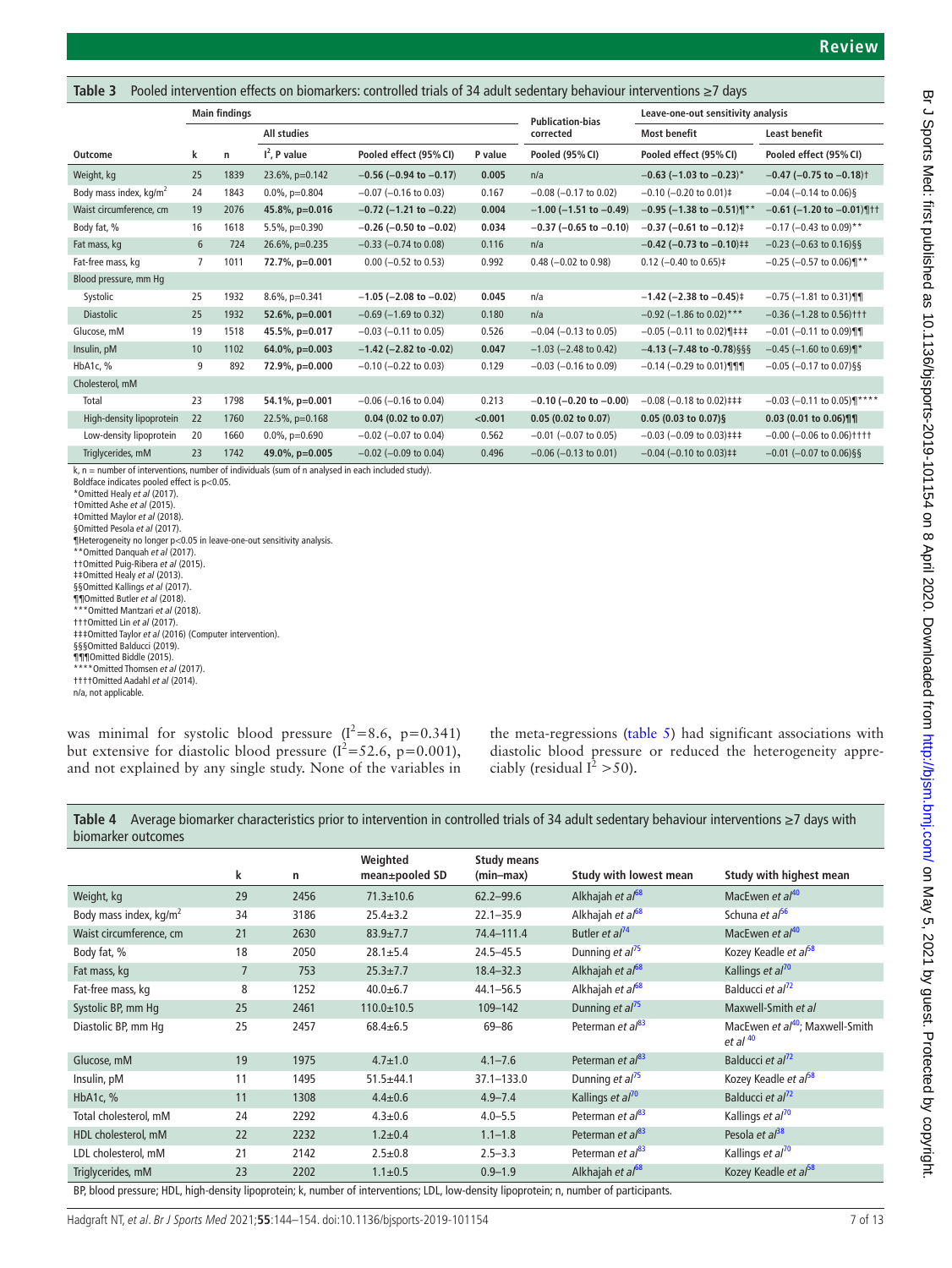<span id="page-7-0"></span>

|                                             | <b>Unadjusted</b> |                                 |         | Age adjusted     |          |                                  |                          |                      |
|---------------------------------------------|-------------------|---------------------------------|---------|------------------|----------|----------------------------------|--------------------------|----------------------|
|                                             | k, n              | b(95% CI)                       | P value | $I^2$ , p value  | k, n     | b (95% CI)                       | P value                  | $I^2$ , p value      |
| Waist circumference, cm                     | 19, 2076          |                                 |         | 45.8%, p=0.016   | 19, 2076 |                                  |                          | 45.8%, p=0.016       |
| Mean baseline age, per 10 y                 | 18, 2050          | $-0.50$ ( $-1.18$ to 0.17)      | 0.144   | 51.6%, p=0.007   |          | $\qquad \qquad -$                | $\overline{\phantom{a}}$ |                      |
| Mean baseline BMI, kg/m <sup>2</sup>        | 19, 2076          | $-0.04$ ( $-0.25$ to 0.16)      | 0.672   | 48.6%, p=0.011   | 18, 2050 | $-0.01$ ( $-0.24$ to 0.22)       | 0.910                    | 54.5%, p=0.005       |
| Mean baseline level                         | 19, 2076          | $0.01$ (-0.08 to 0.09)          | 0.856   | 44.9%, p=0.021   | 18,2050  | $0.07$ (-0.03 to 0.18)           | 0.182                    | 45.9%, p=0.023       |
| Sedentary effectiveness, h/day*             | 19, 2076          | $-0.62$ ( $-1.42$ to 0.18)      | 0.127   | 38.7%, p=0.048   | 18, 2050 | $-1.05$ (-1.96 to $-0.14$ )      | 0.023                    | 40.3%, p=0.049       |
| Duration ( $vs \leq 3$ months)              | 19, 2076          |                                 | 0.896   | 51.8%, p=0.007   | 18, 2050 |                                  | 0.307                    | 57.7%, p=0.003       |
| 3-6 months                                  |                   | $0.15$ (-1.08 to 1.37)          | 0.816   |                  |          | $0.92$ (-0.69 to 2.52)           | 0.262                    |                      |
| >6 months                                   |                   | $-0.36$ ( $-2.28$ to 1.57)      | 0.717   |                  |          | $-0.25$ ( $-2.28$ to 1.78)       | 0.809                    |                      |
| Risk of bias (vs high risk)                 | 19, 2076          |                                 | 0.098   | 22.6%, p=0.192   | 18, 2050 |                                  | 0.109                    | 25.4%, p=0.174       |
| Some concerns                               |                   | $-0.70$ ( $-2.50$ to 1.09)      | 0.441   |                  |          | $-0.52$ ( $-2.39$ to 1.34)       | 0.582                    |                      |
| Low risk                                    |                   | $-1.47$ ( $-3.10$ to 0.16)      | 0.077   |                  |          | $-1.36$ ( $-3.03$ to 0.31)       | 0.110                    |                      |
| Fat-free mass, kg                           | 7,1011            |                                 |         | 72.7%, p=0.001   | 7,1011   |                                  |                          | 72.7%, p=0.001       |
| Mean baseline age, per 10 years             | 7,1011            | $0.14$ (-0.60 to 0.88)          | 0.714   | 74.5%, p=0.001   |          |                                  |                          |                      |
| Mean baseline BMI, $kg/m2$                  | 7,1011            | $0.07$ (-0.18 to 0.32)          | 0.575   | 76.8%, p<0.001   | 7,1011   | $0.07$ (-0.24 to 0.38)           | 0.660                    | 79.6%, p=<0.001      |
| Mean baseline level                         | 7,1011            | $0.04$ (-0.10 to 0.18)          | 0.540   | 75.0%, p=0.001   | 7,1011   | $0.06$ (-0.16 to 0.27)           | 0.618                    | 79.4%, p=<0.001      |
| Sedentary effectiveness, hour/day*          | 7, 1011           | $0.23$ (-0.98 to 1.44)          | 0.711   | 77.1%, p<0.001   | 7,1011   | $0.21$ (-1.02 to 1.44)           | 0.738                    | 79.4%, p=<0.001      |
| Duration ( $>6$ vs $\leq$ 3 months) †       | 7,1011            | $0.06$ (1.23 to 1.36)           | 0.922   | 77.1%, p<0.001   | 7,1011   | $-0.14$ ( $-1.86$ to 1.58)       | 0.875                    | 77.6%, p=0.001       |
| Risk of bias (vs high risk)                 | 7,1011            |                                 | 0.490   | 69.9%, p=0.010   | 7,1011   |                                  | 0.619                    | 74.5%, p=0.008       |
| Some concerns                               |                   | $0.72$ (-0.53 to 1.98)          | 0.258   |                  |          | 1.23 $(-0.73$ to 3.20)           | 0.219                    |                      |
| Low risk                                    |                   | $0.12$ (-1.10 to 1.34)          | 0.847   |                  |          | $0.37$ (-1.07 to 1.81)           | 0.615                    |                      |
| Glucose, mM                                 | 19, 1518          |                                 |         | 45.5%, p=0.017   | 19, 1518 |                                  |                          | 45.5%, p=0.017       |
| Mean baseline age, per 10 years             | 19, 1518          | $-0.01$ ( $-0.08$ to 0.07)      | 0.891   | 47.9%, p=0.012   |          | $\overline{\phantom{m}}$         | $\overline{\phantom{a}}$ |                      |
| Mean baseline BMI, kg/m <sup>2</sup>        | 19, 1518          | $0.01$ (-0.01 to 0.03)          | 0.391   | 46.0%, p=0.017   | 19, 1518 | $0.01$ (-0.01 to 0.04)           | 0.330                    | 48.8%, p=0.012       |
| Mean baseline level                         | 18, 1497          | $-0.01$ ( $-0.23$ to 0.20)      | 0.908   | 45.8%, p=0.021   | 18, 1497 | $0.03$ (-0.23 to 0.29)           | 0.819                    | 46.0%, p=0.023       |
| Sedentary effectiveness, h/day*             | 18, 1497          | $-0.02$ ( $-0.21$ to 0.16)      | 0.804   | 45.6%, p=0.021   | 18, 1497 | $-0.05$ ( $-0.25$ to 0.15)       | 0.632                    | 46.0%, p=0.023       |
| Duration ( $vs \leq 3$ months)              | 19, 1518          |                                 | 0.611   | 51.5%, p=0.007   | 19, 1518 |                                  | 0.732                    | 54.0%, p=0.005       |
| 3-6 months                                  |                   | $-0.00$ ( $-0.19$ to 0.19)      | 0.980   |                  |          | $0.04 (-0.24 \text{ to } 0.32)$  | 0.769                    |                      |
| >6 months                                   |                   | $-0.12$ ( $-0.37$ to 0.13)      | 0.345   |                  |          | $-0.14$ ( $-0.43$ to 0.15)       | 0.355                    |                      |
| Risk of bias (vs high risk)                 | 19, 1518          |                                 | 0.424   | 48.3%, p=0.014   | 19, 1518 |                                  | 0.543                    | 49.7%, p=0.013       |
| Some concerns                               |                   | $0.18 (-0.13)$ to $0.48$ )      | 0.256   |                  |          | $0.21$ (-0.12 to 0.54)           | 0.212                    |                      |
| Low risk                                    |                   | $0.12$ (-0.09 to 0.33)          | 0.267   |                  |          | $0.17$ (-0.09 to 0.42)           | 0.202                    |                      |
| Insulin, pM                                 | 10, 1102          |                                 |         | 64.0%, p=0.003   | 10, 1102 |                                  |                          | 64.0%, p=0.003       |
| Mean baseline age, per 10 years             | 10, 1102          | $0.76$ (-2.63 to 4.15)          | 0.660   | 68.0%, p=0.002   |          | $\overline{\phantom{a}}$         | $\overline{\phantom{a}}$ |                      |
| Mean baseline BMI, kg/m <sup>2</sup>        | 10, 1102          | $0.20$ (-1.09 to 1.48)          | 0.764   | 67.8%, p=0.002   | 10, 1102 | $0.02$ (-1.60 to 1.65)           | 0.980                    | 68.8%, p=0.002       |
| Mean baseline level                         | 10, 1102          | 0.15(0.03 to 0.27)              | 0.018   | 61.1%, $p=0.008$ | 10, 1102 | $0.21$ (0.12 to 0.31)            | < 0.001                  | $0.0\%$ , p=0.641    |
| Sedentary effectiveness, hour/day* 10, 1102 |                   | 1.65 $(-6.15 \text{ to } 9.45)$ | 0.678   | 66.5%, p=0.002   | 10, 1102 | 3.51 (-6.34 to 13.35)            | 0.485                    | 45.4%, p=0.077       |
| Duration ( $vs \leq 3$ months)              | 10, 1102          |                                 | 0.014   | 50.8%, p=0.047   | 10, 1102 |                                  | 0.268                    | 57.8%, p=0.027       |
| 3–6 months                                  |                   | $2.14 (-7.20 to 11.48)$         | 0.654   |                  |          | 1.87 (-8.64 to 12.38)            | 0.728                    |                      |
| >6 months                                   |                   | 7.87 $(-0.21$ to 15.95)         | 0.056   |                  |          | 6.84 $(-2.33 \text{ to } 16.01)$ | 0.144                    |                      |
| Risk of bias (vs high risk)                 | 10, 1102          |                                 | < 0.001 | 11.9%, p=0.338   | 10, 1102 |                                  | 0.211                    | 22.8%, p=0.255       |
| Some concerns                               |                   | $-0.24$ ( $-1.42$ to 0.94)      | 0.692   |                  |          | $-3.10$ ( $-11.81$ to 5.62)      | 0.486                    |                      |
| Low risk                                    |                   | $-4.64$ (-6.95 to $-2.32$ )     | < 0.001 |                  |          | $-5.60$ ( $-11.33$ to 0.14)      | 0.056                    |                      |
| HbA1c, %                                    | 9,892             |                                 |         | 72.9%, p=0.000   | 9,892    |                                  |                          | 72.9%, p=0.000       |
| Mean baseline age, per 10 years             | 9,892             | $-0.10$ ( $-0.18$ to $-0.02$ )  | 0.011   | 49.5%, p=0.054   |          | $\qquad \qquad -$                | $\overline{\phantom{0}}$ |                      |
| Mean baseline BMI, kg/m <sup>2</sup>        | 9,892             | $-0.01$ ( $-0.05$ to 0.03)      | 0.599   | 76.3%, p<0.001   | 9,892    | $-0.03$ (0.05 to $-0.01$ )       | 0.004                    | $0.0\%$ , p=0.454    |
| Mean baseline level                         | 9,892             | $-0.15$ ( $-0.34$ to 0.04)      | 0.127   | 76.3%, p<0.001   | 9,892    | $-0.16$ ( $-0.32$ to 0.00)       | 0.055                    | 49.1%, p=0.067       |
| Sedentary effectiveness, hour/day*          | 9,892             | $0.08$ (-0.10 to 0.26)          | 0.379   | 69.5%, p=0.002   | 9,892    | $-0.02$ ( $-0.20$ to 0.17)       | 0.862                    | 56.4%, p=0.032       |
| Duration ( $vs \leq 3$ months)              | 9,892             |                                 | 0.994   | 78.0%, p<0.001   | 9,892    |                                  | 0.002                    | 24.7%, p=0.249       |
| 3-6 months                                  |                   | $-0.02$ ( $-0.35$ to 0.32)      | 0.919   |                  |          | $0.04 (-0.14 \text{ to } 0.23)$  | 0.641                    |                      |
| >6 months                                   |                   | $-0.02$ ( $-0.38$ to 0.35)      | 0.932   |                  |          | $-0.24$ ( $-0.50$ to 0.02)       | 0.069                    |                      |
| Risk of bias (vs high risk)                 | 9,892             |                                 | 0.090   | 75.4%, p<0.001   | 9,892    |                                  | 0.037                    | 59.4%, p=0.031       |
| Some concerns                               |                   | $0.30$ (-0.25 to 0.85)          | 0.287   |                  |          | $0.28$ (-0.23 to 0.79)           | 0.286                    |                      |
| Low risk                                    |                   | $0.50$ (-0.02 to 1.02)          | 0.058   |                  |          | $0.40$ (-0.09 to 0.89)           | 0.113                    |                      |
| Diastolic blood pressure, mm                | 25, 1932          |                                 |         | 52.6%, p=0.001   | 25, 1932 |                                  |                          | 52.6%, p=0.001       |
| Ηg                                          |                   |                                 |         |                  |          |                                  |                          |                      |
| Mean baseline age, per 10 years             | 25, 1932          | $-0.38$ (-1.30 to 0.54)         | 0.421   | 54.4%, p<0.001   |          | $\overline{\phantom{a}}$         | $\overline{\phantom{a}}$ | $\qquad \qquad -$    |
| Mean baseline BMI, kg/m <sup>2</sup>        | 24, 1903          | $-0.01$ ( $-0.32$ to 0.30)      | 0.946   | 53.2%, p=0.001   | 24, 1903 | $0.03$ (-0.31 to 0.36)           | 0.885                    | 55.2%, $p = < 0.001$ |
|                                             |                   |                                 |         |                  |          |                                  |                          | Continued            |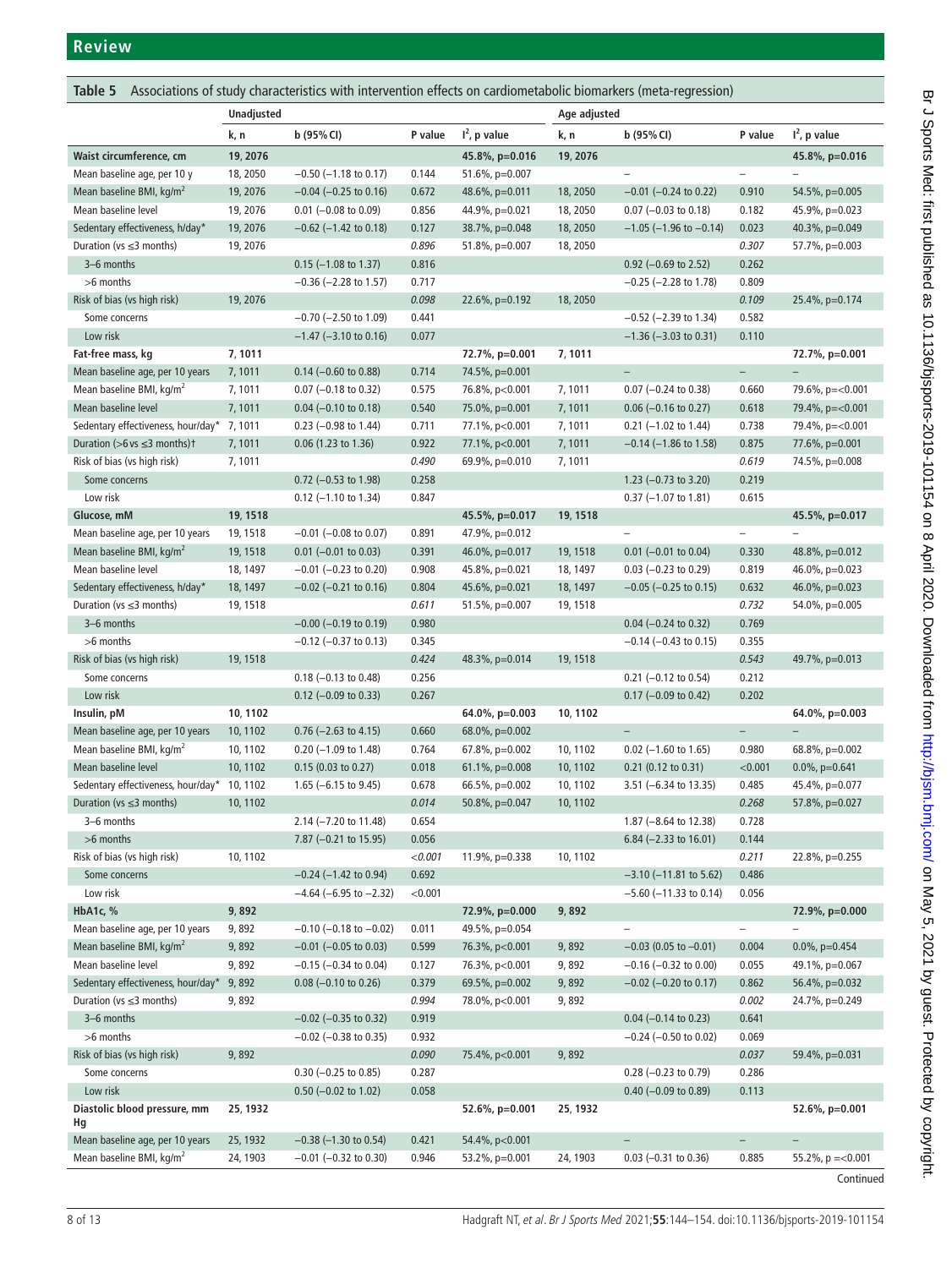## **Table 5** Continued

|                                      | <b>Unadjusted</b> |                                |         |                 | Age adjusted |                                |         |                      |
|--------------------------------------|-------------------|--------------------------------|---------|-----------------|--------------|--------------------------------|---------|----------------------|
|                                      | k, n              | b(95% CI)                      | P value | $I^2$ , p value | k, n         | b(95% CI)                      | P value | $I^2$ , p value      |
| Mean baseline level                  | 24, 1911          | $-0.16$ ( $-0.44$ to 0.12)     | 0.250   | 52.0%, p=0.002  | 24, 1911     | $-0.11$ $(-0.42$ to 0.20)      | 0.492   | 52.5%, p=0.002       |
| Sedentary effectiveness, hour/day*   | 23, 1882          | $-1.07$ ( $-2.83$ to 0.69)     | 0.232   | 52.9%, p=0.002  | 23, 1882     | $-1.69$ ( $-3.40$ to 0.02)     | 0.053   | 43.2%, p=0.019       |
| Duration ( $vs \leq 3$ months)       | 25, 1932          |                                | 0.655   | 56.2%, p<0.001  | 25, 1932     |                                | 0.712   | 57.9%, $p = < 0.001$ |
| 3-6 months                           |                   | $0.22$ (-2.50 to 2.94)         | 0.874   |                 |              | $0.40$ (-2.64 to 3.43)         | 0.798   |                      |
| $>6$ months                          |                   | $-1.20$ ( $-3.97$ to 1.57)     | 0.397   |                 |              | $-1.14$ ( $-4.19$ to 1.92)     | 0.465   |                      |
| Risk of bias (vs high risk)          | 25, 1932          |                                | 0.699   | 55.1%, p<0.001  | 25, 1932     |                                | 0.629   | 57.1%, $p = < 0.001$ |
| Some concerns                        |                   | $1.20 - 2.05$ to 4.45)         | 0.468   |                 |              | 1.82 (1.90 to 5.53)            | 0.338   |                      |
| Low risk                             |                   | $1.03$ (-1.58 to 3.64)         | 0.439   |                 |              | 1.35 (1.56 to 4.25)            | 0.363   |                      |
| <b>Total cholesterol, mM</b>         | 23, 1798          |                                |         | 54.1%, p=0.001  | 23, 1798     |                                |         | 54.1%, p=0.001       |
| Mean baseline age, per 10 years      | 23, 1798          | $-0.14$ ( $-0.22$ to $-0.07$ ) | < 0.001 | 17.1%, p=0.233  |              |                                |         |                      |
| Mean baseline BMI, $kg/m2$           | 23, 1798          | $0.01$ (-0.02 to 0.04)         | 0.664   | 54.6%, p=0.001  | 23, 1798     | $0.01$ (-0.01 to 0.03)         | 0.398   | 17.4%, p=0.233       |
| Mean baseline level                  | 23, 1798          | $-0.24$ ( $-0.50$ to 0.02)     | 0.066   | 45.7%, p=0.011  | 23, 1798     | $-0.05$ ( $-0.30$ to 0.21)     | 0.713   | 20.6%, p=0.195       |
| Sedentary effectiveness, hour/day*   | 23, 1798          | $0.08$ (-0.04 to 0.20)         | 0.206   | 40.3%, p=0.027  | 23, 1798     | $0.01$ (-0.10 to 0.12)         | 0.812   | 19.5%, p=0.208       |
| Duration ( $vs \leq 3$ months)       | 23, 1798          |                                | 0.573   | 54.6%, p=0.001  | 23, 1798     |                                | 0.003   | 20.4%, p=0.202       |
| 3-6 months                           |                   | $0.07$ (-0.17 to 0.31)         | 0.577   |                 |              | $0.06$ (-0.12 to 0.24)         | 0.493   |                      |
| >6 months                            |                   | $0.13$ (-0.12 to 0.39)         | 0.306   |                 |              | $0.11$ (-0.08 to 0.30)         | 0.259   |                      |
| Risk of bias (vs high risk)          | 23, 1798          |                                | 0.044   | 47.2%, p=0.009  | 23, 1798     |                                | < 0.001 | 13.7%, p=0.284       |
| Some concerns                        |                   | $-0.34$ ( $-0.65$ to $-0.04$ ) | 0.028   |                 |              | $-0.21$ ( $-0.48$ to 0.06)     | 0.134   |                      |
| Low risk                             |                   | $-0.11$ ( $-0.39$ to 0.16)     | 0.419   |                 |              | $-0.05$ ( $-0.29$ to 0.19)     | 0.689   |                      |
| Triglycerides, mM                    | 23, 1742          |                                |         | 49.0%, p=0.005  | 23, 1742     |                                |         | 49.0%, p=0.005       |
| Mean baseline age, per 10 y          | 23, 1742          | $-0.05$ ( $-0.11$ to 0.02)     | 0.149   | 51.3%, p=0.003  |              | $\overline{\phantom{0}}$       | $-$     |                      |
| Mean baseline BMI, kg/m <sup>2</sup> | 23, 1742          | $0.00$ (-0.02 to 0.02)         | 0.962   | 50.3%, p=0.004  | 23, 1742     | $0.01$ (-0.02 to 0.03)         | 0.667   | 52.4%, p=0.003       |
| Mean baseline level                  | 22, 1721          | $-0.20$ ( $-0.63$ to 0.22)     | 0.350   | 45.1%, p=0.014  | 22, 1721     | $-0.13$ ( $-0.53$ to 0.26)     | 0.508   | 31.7%, p=0.087       |
| Sedentary effectiveness, h/day*      | 22, 1721          | $-0.06$ ( $-0.17$ to 0.05)     | 0.279   | 45.9%, p=0.012  | 22, 1721     | $-0.13$ ( $-0.21$ to $-0.05$ ) | 0.001   | $0.0\%$ , p=0.507    |
| Duration ( $vs \leq 3$ months)       | 23, 1742          |                                | 0.645   | 53.4%, p=0.002  | 23, 1742     |                                | 0.447   | 55.7%, p=0.001       |
| 3-6 months                           |                   | $-0.07$ (-0.24 to 0.10)        | 0.402   |                 |              | $-0.05$ ( $-0.24$ to 0.14)     | 0.639   |                      |
| $>6$ months                          |                   | $-0.06$ ( $-0.25$ to 0.13)     | 0.516   |                 |              | $-0.07$ ( $-0.28$ to 0.13)     | 0.481   |                      |
| Risk of bias (vs high risk)          | 23, 1742          |                                | 0.396   | 53.6%, p=0.002  | 23, 1742     |                                | 0.485   | 55.7%, p=0.001       |
| Some concerns                        |                   | $-0.13$ ( $-0.33$ to 0.07)     | 0.218   |                 |              | $-0.07$ ( $-0.34$ to 0.19)     | 0.587   |                      |
| Low risk                             |                   | $-0.10$ ( $-0.28$ to 0.07)     | 0.245   |                 |              | $-0.06$ ( $-0.28$ to 0.16)     | 0.573   |                      |

Table presents unstandardised regression coefficient (b) and 95% CI and p value from meta-regression of controlled trials of adult sedentary behaviour interventions ≥7 days. Italics indicates overall p value (omnibus test).

k=total number of interventions included and n=total number of individuals analysed in the included interventions, in the meta-regressions or main meta-analysis (boldface).

Residual heterogeneity (I<sup>2</sup> and p from Cochrane's Q test) with overall heterogeneity in the main meta-analysis shown in boldface.

\*Estimated effectiveness of intervention on overall sedentary time (net of control).

†No studies in the 3–6months duration category.

BMI, body mass index.

#### Glucose metabolism

Prior to intervention, fasting glucose averaged  $4.7 \pm 1.0 \text{ mM}$ , indicating levels consistent with healthy metabolism or prediabetes rather than diabetes. However, the studies covered a diverse spectrum from  $4.1 \text{ mM}$  in a study of healthy adults<sup>83</sup> to 7.6 mM in a study of type 2 diabetes patients aged 40–80 years.<sup>[72](#page-12-1)</sup> Baseline insulin and HbA1c levels averaged  $51.5 \pm 44.1$  pM and 4.4%±0.6% were also quite variable across studies ([table](#page-6-0) 3 and online [supplementary](https://dx.doi.org/10.1136/bjsports-2019-101154) table S5). Pooled effects pointed to small benefits to glucose metabolism, which were statistically significant only for fasting insulin (−1.42 pM, 95%CI -2.82 to 0.02) and small non-significant tendencies towards lower fasting glucose (−0.03 mM, 95% CI −0.11 to 0.05) and HbA1c (−0.10%, 95% CI −0.22% to 0.03%). Forest plots are shown in [online supplementary figure 9–11.](https://dx.doi.org/10.1136/bjsports-2019-101154) Small-study effects may have overstated effects on insulin and HbA1c.

Glucose, insulin and HbA1c all showed substantial heterogeneity ( $I^2$ =45.5 for glucose to  $I^2$ =72.9 for insulin; p<0.05), which remained present in all the leave-one-out sensitivity analyses, except for glucose, where removing a single workplace study $49$  that had failed to elicit changes in sedentary behaviour markedly attenuated the heterogeneity  $(I^2=28.4, p=0.126)$ .

Insulin outcomes were significantly beneficially associated with lower baseline levels, shorter intervention duration and higher RoB, with limited residual heterogeneity after accounting for RoB  $(I^2=11.9, p=0.338)$ ; however, only the association with baseline level remained significant accounting for age (residual  $I^2$ =0.0, p=0.641). Higher participant age significantly predicted enhanced HbA1c outcomes, and led to lower heterogeneity (residual  $I^2$ =49.5, p=0.054) while in age-adjusted models, effects were significantly beneficially associated with higher BMI, longer intervention duration and lower RoB, and a borderline association with higher baseline levels. The model with age and BMI had no residual heterogeneity ( $I^2$ =0.0, p=0.454).

## Lipid metabolism

Prior to intervention, baseline levels averaged  $4.3 \pm 0.6$  mM total cholesterol,  $1.2 \pm 0.4$  mM HDL,  $2.5 \pm 0.8$  mM LDL and  $1.1\pm0.5$  mM triglycerides, with comparatively limited variation across studies relative to other biomarkers ([table](#page-6-1) 4, [online](https://dx.doi.org/10.1136/bjsports-2019-101154) [supplementary](https://dx.doi.org/10.1136/bjsports-2019-101154) table S5). Small significant improvements in response to sedentary behaviour interventions were seen in HDL cholesterol (0.04 mM, 95% CI 0.02 to 0.07) alongside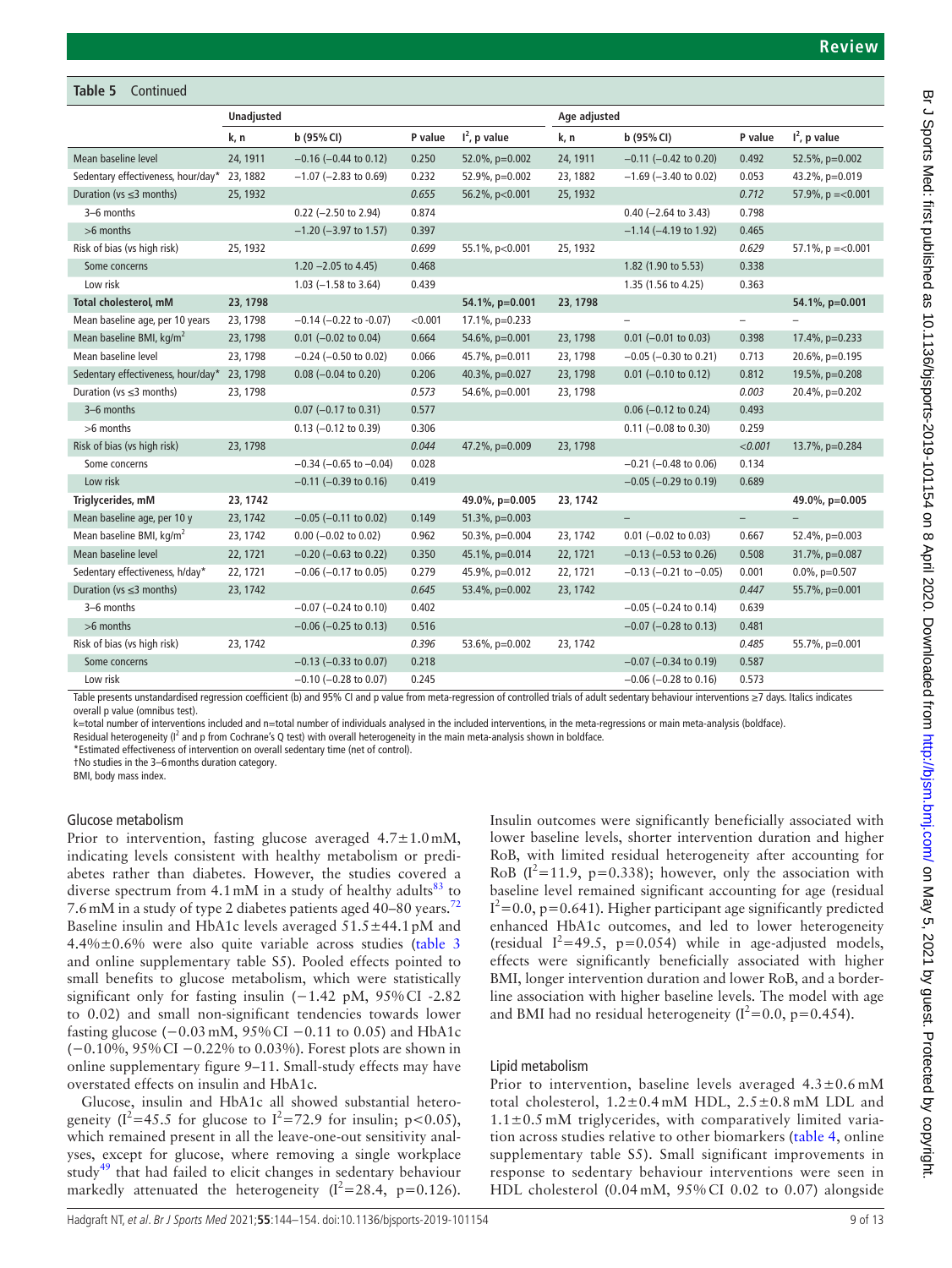a small, non-significant improvement in total cholesterol (−0.06 mM, 95% CI −0.16 to 0.04) and very small, nonsignificant effects on LDL cholesterol (−0.02 mM, 95% CI −0.07 to 0.04), and triglycerides (−0.02 mM, 95% CI −0.09 to 0.04). Forest plots for cholesterol and triglycerides are shown in online supplementary figure S12 and [online supple](https://dx.doi.org/10.1136/bjsports-2019-101154)[mentary figure 13–15.](https://dx.doi.org/10.1136/bjsports-2019-101154) Small-study effects if anything limited the effects seen for lipid metabolism, with trimmed-and-filled estimates all either larger or virtually unchanged, and with a significant effect on total cholesterol emerging (−0.10 mM, 95% CI -0.20 to 0.00).

There was limited heterogeneity in outcomes concerning HDL and LDL cholesterol ( $I^2$  <25, p≥0.05) and more substantial and significant heterogeneity in total cholesterol  $(I^2=54.1, p=0.001)$  and triglycerides  $(I^2=49.0, p=0.005)$ . Removing one study<sup>36</sup> markedly lowered the total cholesterol heterogeneity ( $I^2$ =21.1, p=0.183) while the same was not the case for triglycerides. Meta-regressions ([table](#page-7-0) 5) showed significantly greater reductions in total cholesterol were seen with higher age, and higher RoB, with limited residual heterogeneity left after accounting for age ( $I^2$ =17.1, p=0.233) while in age-adjusted models, significant predictors of greater reductions were shorter study duration and higher RoB. It appears multiple factors may have contributed to the heterogeneity in triglyceride outcomes. None of the variables significantly predicted effects on triglycerides and residual heterogeneity remained high in all models (residual  $I^2 = 45.1 - 53.6$ ). In ageadjusted models, less effectiveness in improving sedentary behaviour outcomes significantly predicted greater reductions in triglycerides (−0.13 mM, 95% CI -0.21 to 0.05), with very limited heterogeneity left when considering both these factors simultaneously  $(I^2=0.0, p=0.507)$ , which also involved excluding one study<sup>[74](#page-12-0)</sup> due to missing data.

# **Discussion**

Several reviews have reported on sedentary behaviour interventions in relation to sedentary behaviour outcomes<sup>23 26 27</sup> and found them to be effective, to varying degrees. These reviews indicated success seemed to vary depending on factors including the focus on sedentary behaviour (alone vs in combination with other lifestyle behaviours) and the type of intervention (with multicomponent workplace interventions being particularly successful). The current systematic review with meta-analyses considered these interventions in the context of their effect on biomarkers of cardiometabolic health, finding a small body of evidence. In total, 54 studies were identified, with 33 eligible for the meta-analyses, and with 6–25 controlled interventions ultimately included in meta-analyses concerning body anthropometry, blood pressure and haemodynamics, glucose metabolism and lipid metabolism.

Broadly, the meta-analyses provided some support for small improvements in selected indicators of body anthropometry, blood pressure, glucose metabolism and lipid metabolism with intervention, with none of the outcomes tending to worsen with intervention. Specifically, significant improvements were seen in body weight, waist circumference, percentage body fat, systolic blood pressure, insulin and HDL cholesterol. For some outcomes, findings varied widely from study to study, while for others they were quite consistent, with heterogeneity ranging widely ( $I^2 = 0.0 - 72.9$ ). It may be the case that some types of interventions are effective (and others ineffective), and/or the interventions may be effective in some populations but not others. The sensitivity analyses and meta-regressions

provided some insight into potential factors underlying some of the heterogeneous results. Sometimes a single study deviating from the general pattern appeared to be the issue, while other key factors (different for each outcome) tended to be due to participant age and BMI, study duration and RoB. There were very few studies with each characteristic; consequently, the CIs around effects were quite wide, and findings should not be taken to indicate non-significant predictors in the metaregressions were unimportant. The low number of studies was also the reason stratified analyses were not performed to inform the effectiveness of specific types of interventions, for specific populations (eg, men, women, older adults and those with clinical conditions such as type 2 diabetes). Some potential success factors not able to be explored were ethnicity (poorly reported), sex, behaviour settings and dose response. Prior findings have sometimes suggested the biological responses to sedentary time may vary depending on the setting or context in which it occurs,  $8889$  by ethnicity,  $90-92$  by sex  $18919394$  and by the activity replacing sedentary time.<sup>95-98</sup>

The systematic review showed some key considerations for interpreting the effectiveness findings. The sedentary behaviour interventions performed were highly varied in terms of their setting, use of behavioural change components, and the degree of emphasis on sedentary behaviour; thus, the heterogeneous outcomes were not highly surprising. Also, some caution should be exerted in extrapolating findings to groups with limited or no representation in the evidence base. Evidence has mostly been collected from studies of Caucasian or 'white' populations (variously defined) of working age, often with overweight/obese BMI or waist circumference, with very limited representation of those with clinical conditions pertinent to cardiovascular health, such as type 2 diabetes. The short duration of most interventions may have influenced the degree of effectiveness observed in the meta-analyses; there was a paucity of studies intervening ≥12 months and including maintenance evaluations from which to consider sustainability or determine what may happen in the longer term. Previously, it has been reported that biomarker results have been more promising at 12 months compared with 3 months, despite sitting reduction being greatest at 3 months.<sup>[43](#page-11-25)</sup>

To overcome the limitations of the current evidence base the next logical step would be individual patient data metaanalysis, with interventions collecting 'dose' data regarding sedentary behaviour and the activities that may replace it in the most harmonisable way possible, even if this is only possible in a subsample of participants. Ideally, the measurement should allow both calculation of some total dose (eg, in MET hours), as well as partial out time spent sedentary and in various alternative behaviours, delineated by intensity, posture and accumulation method (eg, sedentary/sitting, standing, light movement, moderate movement, vigorous movement and bouted vs non-bouted forms of the relevant behaviours). Such an approach may help to determine the populations for which each intervention may be effective, as well as ascertain which specific behaviours (if any) may achieve the greatest biomarker improvements.

Other key features identified within the current evidence base are the type, reporting (or lack thereof) and specificity/sensitivity of biomarker outcomes collected. For example, most of the biomarkers collected (eg, blood glucose, insulin, triglycerides and blood pressure) are subject to homeostatic regulation but were only measured in fasted or resting states. It is important to also evaluate how some sensitive biomarkers (without these limitations) that have fairly consistently responded beneficially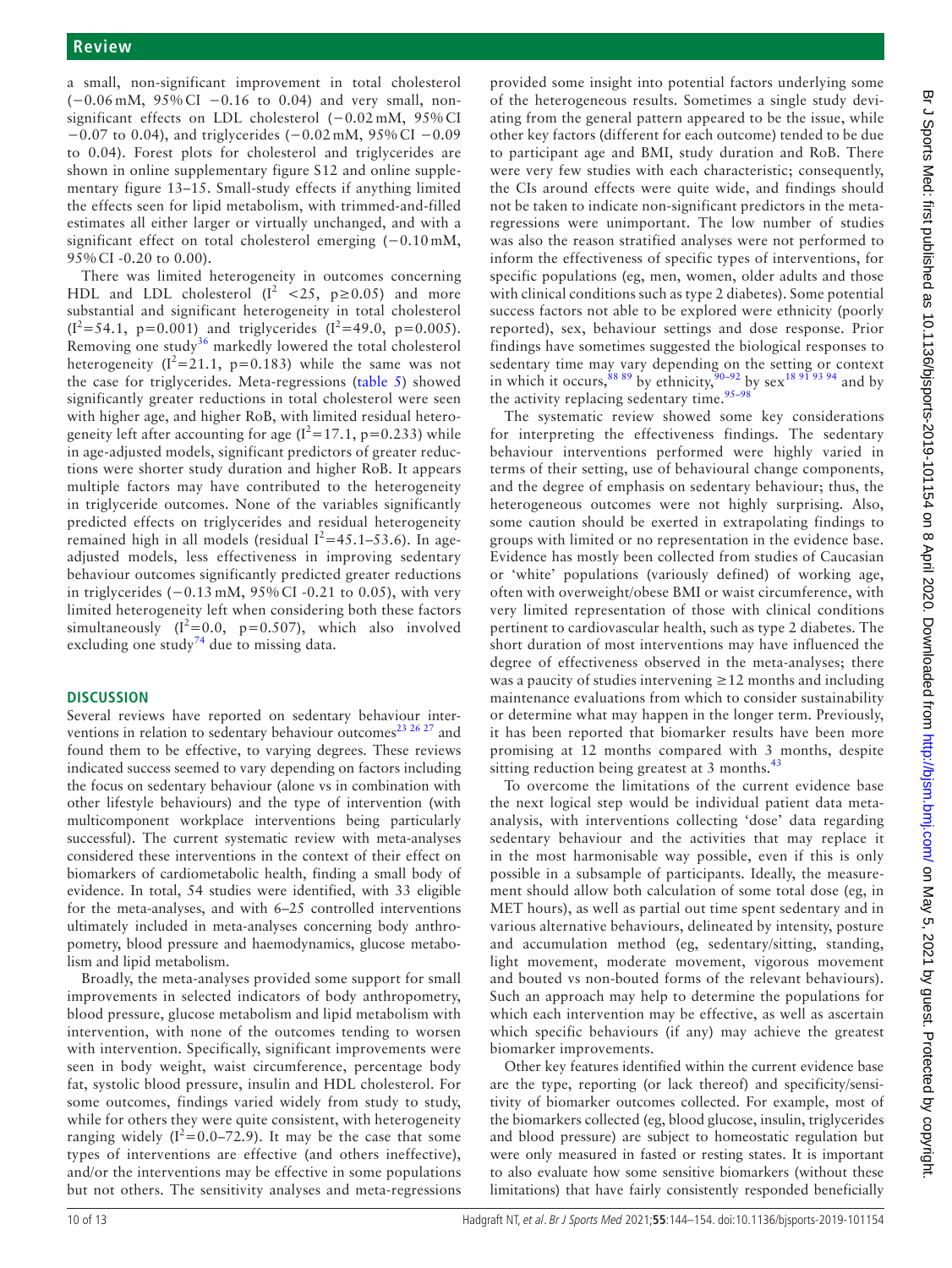in acute laboratory interventions lasting  $\langle 7 \text{ days}^9 \, \text{m} \, \text{11} \, \text{m} \, \text{99} \rangle$  respond over longer intervention timeframes. Specifically, postprandial glucose, insulin, triglycerides and ambulatory blood pressure should be measured. Other understudied outcomes that are potentially useful to measure are: detailed markers of vascular haemodynamics and structure (eg, cardiovascular and cerebrovascular blood flow, flow-mediated dilatation and arterial stiffness) $99 \t 100$ ; C-peptide; continuous glucose monitoring; postprandial lipids; lipid subclasses<sup>[101 102](#page-12-19)</sup>; site-specific tissue samples (eg, muscle, adipose tissue) and additional intermediate biomarkers (such as those related to systemic metabolic/ oxidative stress and inflammation).<sup>[9 100](#page-11-6)</sup> These outcomes could be collected in all participants or in subsamples, as they represent opportunities to detect changes that might otherwise be missed, and improve our understanding of shared risk factors and potential mechanistic pathways.

There were some caveats regarding the overall quality of the evidence. Trimmed-and-filled results mostly suggested publication bias did not affect findings, but the insulin finding may be overstated and some of the lipid findings understated. Inferences were sometimes made from a very small number of studies (especially regarding biomarkers of glucose and lipid metabolism), which is especially concerning with the findings varying so much between studies. The paucity of 'low' RoB studies is a limitation, though importantly most studies had an 'unclear' rather than a 'high' RoB and the meta-regressions did not usually show high RoB equated to the most promising results (if anything, findings showed the opposite).

# **What is already known**

- ► Recent reviews have demonstrated sedentary-reduction interventions are effective at modifying behaviour (reducing sitting).
- ► Observational and experimental research (mostly acute laboratory-based work) links both high volumes and prolonged periods of sedentary behaviour (sitting) with adverse health outcomes.
- ► However, less is known about the nature and extent of health effects with sedentary behaviour interventions over longer periods and under free-living conditions.

# **What are the new findings**

- $\blacktriangleright$  This review evaluated the evidence regarding the impact that interventions to reduce sedentary behaviour, alone or in combination with physical activity increases, may have on important indicators of cardiometabolic risk, when intervening for ≥7 days under free-living conditions.
- ► Available evidence for different outcomes ranged from 6 to 25 controlled trials. On average, these interventions led to modest improvements in selected indicators of body anthropometry, glucose and lipid metabolism, and blood pressure regulation, with no adverse effects observed.
- Potential improvements for future research were noted: more high-quality studies and interventions > 12 months; more population diversity (based on ethnicity, age, and clinical factors); more sensitive biological indicators; and, more studies evaluating vascular function and inflammation.

# **Conclusions**

This systematic review with meta-analyses synthesised the body of work concerning the effectiveness of sedentary behaviour interventions on biomarkers of cardiometabolic risk, specifically: body anthropometry; blood pressure and related haemodynamics; glucose metabolism; lipid metabolism and inflammation. Consistent with evidence from prior observational research and acute laboratory-based experiments (<7 days) linking sedentary behaviour with cardiometabolic health, $\frac{8}{11}$  12 the evidence from ≥7 days interventions in free-living conditions showed small improvements in some cardiometabolic biomarkers. These biomarker improvements definitively occurred in response to interventions targeting sedentary behaviour (alone or alongside physical activity), but how they occurred in response to sedentary reductions and increases in various forms of physical activity remains unclear. Our review indicated that studies in clinical populations, ethnicities other than Caucasian or 'white' in predominantly Western countries, and evaluation of biomarkers of inflammation and postprandial metabolism are key areas for future research.

## **Author affiliations**

<sup>1</sup> Centre for Urban Transitions, Swinburne University of Technology, Melbourne, VIC, Australia

<sup>2</sup> Baker Heart and Diabetes Institute, Melbourne, VIC, Australia

<sup>3</sup>School of Public Health, The University of Queensland, Brisbane, QLD, Australia 4 The Alfred Hospital, Melbourne, VIC, Australia

<sup>5</sup> Central Clinical School/Department of Epidemiology and Preventive Medicine, Faculty of Medicine, Nursing and Health Sciences, Monash University, Melbourne, VIC, Australia

<sup>6</sup>Institute of Physical Activity and Nutrition Research, School of Exercise and Nutrition Sciences, Deakin University, Melbourne, VIC, Australia

<sup>7</sup> Mary MacKillop Institute of Health Research, Australian Catholic University, Melbourne, VIC, Australia

<sup>8</sup>School of Sport Science, Exercise and Health, The University of Western Australia, Perth, WA, Australia

<sup>9</sup>School of Physiotherapy and Exercise Science, Curtin University, Perth, WA, Australia <sup>10</sup>MRC Epidemiology Unit, Institute of Metabolic Science, University of Cambridge, Cambridge Biomedical Campus, Cambridge, UK

**Correction notice** This article has been corrected since it published Online First. The data and formatting in the tables have been updated.

**Twitter** Paddy C Dempsey [@PC\\_Dempsey](https://twitter.com/PC_Dempsey)

**Contributors** All authors reviewed the systematic review strategy. LR executed the searches. PCD, NTH, REC, MSG and EW conducted the review and screened the initial results using standardised rules created a priori. PCD, NTH, REC and EW appraised the studies and extracted data from the primary studies and EW analysed the penultimate results. PCD, NTH and EW drafted the manuscript and all authors contributed to the critical revision of the manuscript and approved the final revised version. PCD is the guarantor.

**Funding** PCD is supported by a National Health and Medical Research Council (NHMRC) of Australia Fellowship (#1142685) and the UK Medical Research Council [MC\_UU\_12015/3]. NO, DD and GH are supported by NHMRC of Australia Fellowships (#1003960, #1078360 & #1086029).

**Competing interests** None declared.

**Patient consent for publication** Not required.

**Provenance and peer review** Not commissioned; externally peer reviewed.

**Open access** This is an open access article distributed in accordance with the Creative Commons Attribution 4.0 Unported (CC BY 4.0) license, which permits others to copy, redistribute, remix, transform and build upon this work for any purpose, provided the original work is properly cited, a link to the licence is given, and indication of whether changes were made. See: [https://creativecommons.org/](https://creativecommons.org/licenses/by/4.0/) [licenses/by/4.0/.](https://creativecommons.org/licenses/by/4.0/)

## **ORCID iD**

Paddy C Dempsey<http://orcid.org/0000-0002-1714-6087>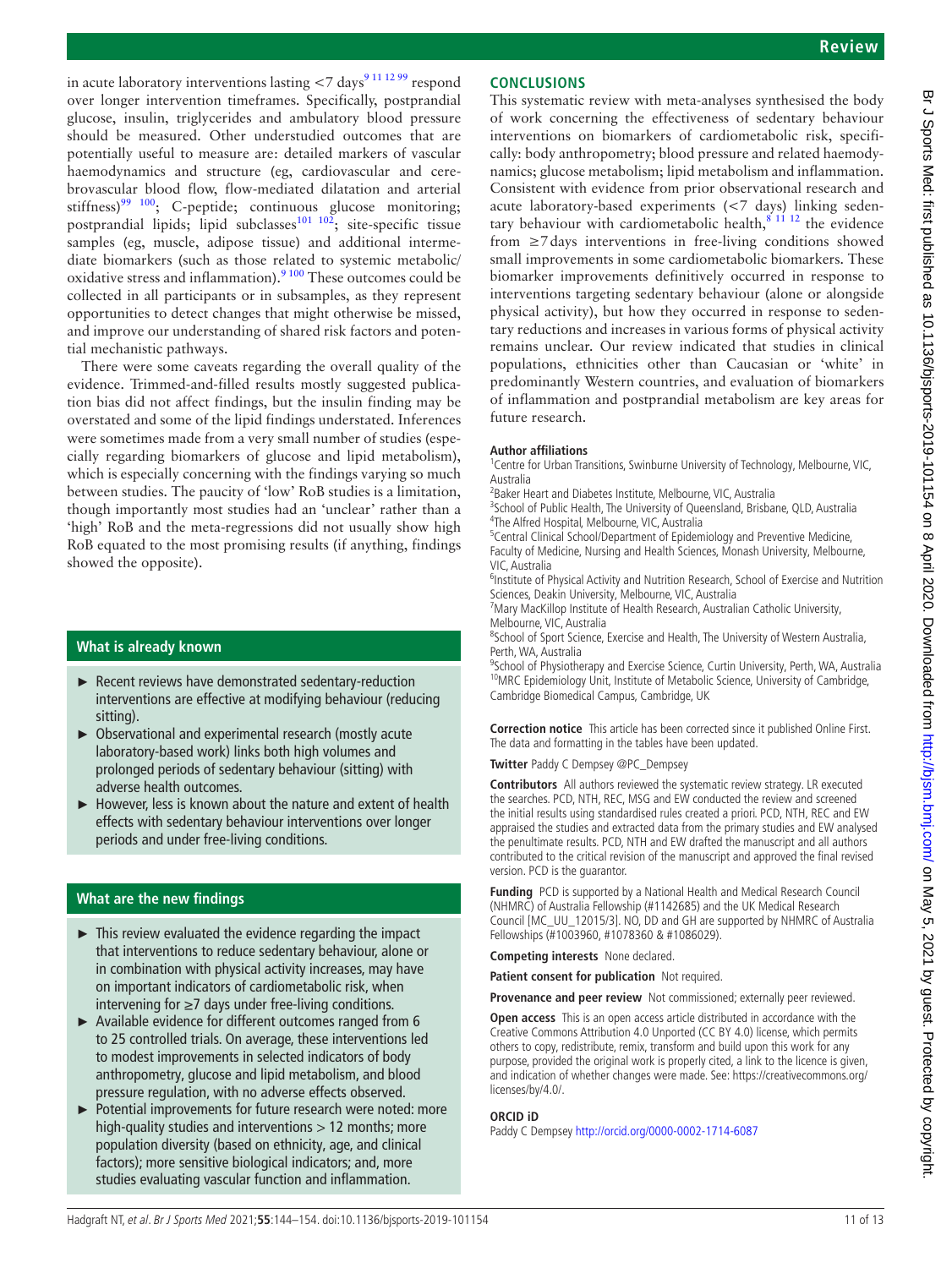# **Review**

- <span id="page-11-0"></span>Roth GA, Johnson C, Abajobir A, et al. Global, regional, and national burden of cardiovascular diseases for 10 causes, 1990 to 2015. [J Am Coll Cardiol](http://dx.doi.org/10.1016/j.jacc.2017.04.052) 2017;70:1–25.
- 2 GBD 2017 Disease and Injury Incidence and Prevalence Collaborators. Global, regional, and national incidence, prevalence, and years lived with disability for 354 diseases and injuries for 195 countries and territories, 1990-2017: a systematic analysis for the global burden of disease study 2017. [Lancet](http://dx.doi.org/10.1016/S0140-6736(18)32279-7) 2018;392:1789–858.
- <span id="page-11-1"></span>3 Cho NH, Shaw JE, Karuranga S, et al. IDF diabetes atlas: global estimates of diabetes prevalence for 2017 and projections for 2045. [Diabetes Res Clin Pract](http://dx.doi.org/10.1016/j.diabres.2018.02.023) 2018;138:271–81.
- <span id="page-11-2"></span>4 Tremblay MS, Aubert S, Barnes JD, et al. Sedentary behavior research network (SBRN)  $-$  terminology consensus project process and outcome. [Int J Behav Nutr Phys Act](http://dx.doi.org/10.1186/s12966-017-0525-8) 2017;14:75.
- <span id="page-11-3"></span>5 Lynch BM, Mahmood S, Boyle T. Sedentary Behaviour and Cancer. In: Leitzmann MF, Jochem C, Schmid D, eds. Sedentary behaviour epidemiology. Springer series on epidemiology and public health. Cham: Springer International Publishing, 2018: 245–98.
- 6 Rezende LFMde, Rodrigues Lopes M, Rey-López JP, et al. Sedentary behavior and health outcomes: an overview of systematic reviews. [PLoS One](http://dx.doi.org/10.1371/journal.pone.0105620) 2014;9:e105620.
- <span id="page-11-4"></span>7 Brocklebank LA, Falconer CL, Page AS, et al. Accelerometer-measured sedentary time and cardiometabolic biomarkers: a systematic review. [Prev Med](http://dx.doi.org/10.1016/j.ypmed.2015.04.013) 2015;76:92-102.
- <span id="page-11-5"></span>8 Chastin SFM, Egerton T, Leask C, et al. Meta-Analysis of the relationship between breaks in sedentary behavior and cardiometabolic health. [Obesity](http://dx.doi.org/10.1002/oby.21180) 2015;23:1800–10.
- <span id="page-11-6"></span>9 Dempsey PC, Owen N, Yates TE, et al. Sitting less and moving more: improved glycaemic control for type 2 diabetes prevention and management. [Curr Diab Rep](http://dx.doi.org/10.1007/s11892-016-0797-4) 2016;16:114.
- 10 Benatti FB, Ried-Larsen M. The effects of breaking up prolonged sitting time: a review of experimental studies. Med Sci Sports Exerc 2015;47:2053–61.
- 11 Saunders TJ, Atkinson HF, Burr J, et al. The acute metabolic and vascular impact of interrupting prolonged sitting: a systematic review and meta-analysis. [Sports Med](http://dx.doi.org/10.1007/s40279-018-0963-8) 2018;48:2347–66.
- 12 Loh R, Stamatakis E, Folkerts D, et al. Effects of interrupting prolonged sitting with physical activity breaks on blood glucose, insulin and triacylglycerol measures: a systematic review and meta-analysis. [Sports Med](http://dx.doi.org/10.1007/s40279-019-01183-w) 2020;50:295-330.
- <span id="page-11-7"></span>13 Larsen RN, Kingwell BA, Sethi P, et al. Breaking up prolonged sitting reduces resting blood pressure in overweight/obese adults. [Nutr Metab Cardiovasc Dis](http://dx.doi.org/10.1016/j.numecd.2014.04.011) 2014;24:976–82.
- 14 Dempsey PC, Sacre JW, Larsen RN, et al. Interrupting prolonged sitting with brief bouts of light walking or simple resistance activities reduces resting blood pressure and plasma noradrenaline in type 2 diabetes. [J Hypertens](http://dx.doi.org/10.1097/HJH.0000000000001101) 2016;34:2376–82.
- <span id="page-11-8"></span>15 Dunstan DW, Kingwell BA, Larsen R, et al. Breaking up prolonged sitting reduces postprandial glucose and insulin responses. [Diabetes Care](http://dx.doi.org/10.2337/dc11-1931) 2012;35:976-83.
- 16 Dempsey PC, Blankenship JM, Larsen RN, et al. Interrupting prolonged sitting in type 2 diabetes: nocturnal persistence of improved glycaemic control. [Diabetologia](http://dx.doi.org/10.1007/s00125-016-4169-z) 2017;60:499–507.
- 17 Henson J, Davies MJ, Bodicoat DH, et al. Breaking up prolonged sitting with standing or walking attenuates the postprandial metabolic response in postmenopausal women: a randomized acute study. [Diabetes Care](http://dx.doi.org/10.2337/dc15-1240) 2016;39:130-8.
- <span id="page-11-28"></span>18 Dempsey PC, Larsen RN, Sethi P, et al. Benefits for type 2 diabetes of interrupting prolonged sitting with brief bouts of light walking or simple resistance activities. [Diabetes Care](http://dx.doi.org/10.2337/dc15-2336) 2016;39:964–72.
- <span id="page-11-9"></span>19 Duvivier BMFM, Bolijn JE, Koster A, et al. Reducing sitting time versus adding exercise: differential effects on biomarkers of endothelial dysfunction and metabolic risk. [Sci Rep](http://dx.doi.org/10.1038/s41598-018-26616-w) 2018;8:8657.
- <span id="page-11-10"></span>20 Piercy KL, Troiano RP, Ballard RM, et al. The physical activity guidelines for Americans. [JAMA](http://dx.doi.org/10.1001/jama.2018.14854) 2018;320:2020–8.
- 21 Brown WJ, Bauman AE, Bull FC, et al. Development of evidence-based physical activity recommendations for adults (18-64 years). Report prepared for the Australian government department of health 2012.
- 22 Department of Health and Social Care, Llwodraeth Cymru Welsh Government, Department of Health Northern Ireland and the Scottish Government. Uk chief medical officers' physical activity guidelines, 2019. Available: [https://www.gov.](https://www.gov.uk/government/publications/physical-activity-guidelines-uk-chief-medical-officers-report;) [uk/government/publications/physical-activity-guidelines-uk-chief-medical-officers](https://www.gov.uk/government/publications/physical-activity-guidelines-uk-chief-medical-officers-report;)[report;](https://www.gov.uk/government/publications/physical-activity-guidelines-uk-chief-medical-officers-report;)
- <span id="page-11-11"></span>23 Martin A, Fitzsimons C, Jepson R, et al. Interventions with potential to reduce sedentary time in adults: systematic review and meta-analysis. [Br J Sports Med](http://dx.doi.org/10.1136/bjsports-2014-094524) 2015;49:1056–63.
- 24 Shrestha N, Kukkonen-Harjula KT, Verbeek JH, et al. Workplace interventions for reducing sitting at work. Cochrane Database Syst Rev 2018;6:CD010912.
- 25 Chu AHY, Ng SHX, Tan CS, et al. A systematic review and meta-analysis of workplace intervention strategies to reduce sedentary time in white-collar workers. [Obes Rev](http://dx.doi.org/10.1111/obr.12388) 2016;17:467–81.
- 26 Peachey MM, Richardson J, V Tang A, et al. Environmental, behavioural and multicomponent interventions to reduce adults' sitting time: a systematic review and meta-analysis. [Br J Sports Med](http://dx.doi.org/10.1136/bjsports-2017-098968) 2020;54:bjsports-2017-098968.
- 27 Prince SA, Saunders TJ, Gresty K, et al. A comparison of the effectiveness of physical activity and sedentary behaviour interventions in reducing sedentary time in adults: a systematic review and meta-analysis of controlled trials. [Obes Rev](http://dx.doi.org/10.1111/obr.12215) 2014;15:905-19.
- <span id="page-11-12"></span>28 Neuhaus M, Eakin EG, Straker L, et al. Reducing occupational sedentary time: a systematic review and meta-analysis of evidence on activity-permissive workstations. [Obes Rev](http://dx.doi.org/10.1111/obr.12201) 2014;15:822–38.
- <span id="page-11-13"></span>29 Liberati A, Altman DG, Tetzlaff J, et al. The PRISMA statement for reporting systematic reviews and meta-analyses of studies that evaluate healthcare interventions: explanation and elaboration. **[BMJ](http://dx.doi.org/10.1136/bmj.b2700)** 2009;339:b2700.
- <span id="page-11-14"></span>Stroup DF, Berlin JA, Morton SC, et al. Meta-Analysis of observational studies in epidemiology: a proposal for reporting. meta-analysis of observational studies in epidemiology (moose) group. Jama 2000;283:2008–12.
- <span id="page-11-15"></span>31 Higgins J, Sterne J, Savović J, et al. A revised tool for assessing risk of bias in randomized trials. Cochrane Methods. In: Cochrane database of systematic reviews, 2016.
- <span id="page-11-16"></span>32 Cates C. Multiple-arm trial data: using a corrected standard error for GIV analyses. Cochrane Colloquium2015:1–327.
- <span id="page-11-17"></span>33 van der Pligt P, Ball K, Hesketh KD, et al. A pilot intervention to reduce postpartum weight retention and central adiposity in first-time mothers: results from the mums OnLiNE (Online, Lifestyle, Nutrition & Exercise) study. [J Hum Nutr Diet](http://dx.doi.org/10.1111/jhn.12521) 2018;31:314–28.
- <span id="page-11-24"></span>34 Overgaard K, Nannerup K, Lunen MKB, et al. Exercise more or sit less? A randomized trial assessing the feasibility of two advice-based interventions in obese inactive adults. [J Sci Med Sport](http://dx.doi.org/10.1016/j.jsams.2017.10.037) 2018;21:708-13.
- 35 Yang Y-P, Wang C-J, Wang J-J, et al. The effects of an activity promotion system on active living in overweight subjects with metabolic abnormalities. Obes Res Clin [Pract](http://dx.doi.org/10.1016/j.orcp.2017.06.002) 2017;11:718–27.
- <span id="page-11-19"></span>36 Thomsen T, Aadahl M, Beyer N, et al. The efficacy of motivational counselling and SMS reminders on daily sitting time in patients with rheumatoid arthritis: a randomised controlled trial. [Ann Rheum Dis](http://dx.doi.org/10.1136/annrheumdis-2016-210953) 2017;76:1603–6.
- 37 Reeves M, Winkler E, Mccarthy N, et al. The living well after breast Cancer™ pilot trial: a weight loss intervention for women following treatment for breast cancer. [Asia Pac J Clin Oncol](http://dx.doi.org/10.1111/ajco.12629) 2017;13:125–36.
- <span id="page-11-23"></span>38 Pesola AJ, Laukkanen A, Heikkinen R, et al. Accelerometer-assessed sedentary work, leisure time and cardio-metabolic biomarkers during one year: effectiveness of a cluster randomized controlled trial in parents with a sedentary occupation and young children. [PLoS One](http://dx.doi.org/10.1371/journal.pone.0183299) 2017;12:e0183299.
- 39 Miyamoto T, Fukuda K, Oshima Y, et al. Non-locomotive physical activity intervention using a tri-axial accelerometer reduces sedentary time in type 2 diabetes. Phys [Sportsmed](http://dx.doi.org/10.1080/00913847.2017.1350084) 2017;45:245–51.
- <span id="page-11-22"></span>40 MacEwen BT, Saunders TJ, MacDonald DJ, et al. Sit-Stand Desks to reduce workplace sitting time in office workers with abdominal obesity: a randomized controlled trial. J [Phys Act Health](http://dx.doi.org/10.1123/jpah.2016-0384) 2017;14:710–5.
- Lyons EJ, Swartz MC, Lewis ZH, et al. Feasibility and acceptability of a wearable technology physical activity intervention with telephone counseling for mid-aged and older adults: a randomized controlled pilot trial. [JMIR Mhealth Uhealth](http://dx.doi.org/10.2196/mhealth.6967) 2017;5:e28.
- 42 Lin Y-P, Lin C-C, Chen M-M, et al. Short-Term Efficacy of a "Sit Less, Walk More" Workplace Intervention on Improving Cardiometabolic Health and Work Productivity in Office Workers. [J Occup Environ Med](http://dx.doi.org/10.1097/JOM.0000000000000955) 2017;59:327-34.
- <span id="page-11-25"></span>43 Healy GN, Winkler EAH, Eakin EG, et al. A cluster RCT to reduce workers' sitting time: impact on cardiometabolic biomarkers. Med Sci Sports Exerc 2017;49:2032-9.
- 44 Harris L, Hankey C, Jones N, et al. A cluster randomised control trial of a multicomponent weight management programme for adults with intellectual disabilities and obesity. [Br J Nutr](http://dx.doi.org/10.1017/S0007114517001933) 2017:118:229-40.
- <span id="page-11-26"></span>45 Danquah IH, Kloster S, Holtermann A, et al. Take a Stand!-a multi-component intervention aimed at reducing sitting time among office workers-a cluster randomized trial. Int J Epidemiol 2017;46:128–40.
- <span id="page-11-21"></span>46 Ball K, Hunter RF, Maple J-L, et al. Can an incentive-based intervention increase physical activity and reduce sitting among adults? the achieve (active choices incentive) feasibility study. [Int J Behav Nutr Phys Act](http://dx.doi.org/10.1186/s12966-017-0490-2) 2017;14:35.
- <span id="page-11-20"></span>47 Balducci S, D'Errico V, Haxhi J, et al. Effect of a behavioral intervention strategy for adoption and maintenance of a physically active lifestyle: the Italian diabetes and exercise study 2 (IDES\_2). [Diabetes Care](http://dx.doi.org/10.2337/dc17-0594) 2017;40:1444-52.
- 48 Thomsen T, Aadahl M, Beyer N, et al. Motivational counselling and SMS-reminders for reduction of daily sitting time in patients with rheumatoid arthritis: a descriptive randomised controlled feasibility study. [BMC Musculoskelet Disord](http://dx.doi.org/10.1186/s12891-016-1266-6) 2016;17:434.
- <span id="page-11-27"></span>49 Taylor WC, Paxton RJ, Shegog R, et al. Impact of booster breaks and computer prompts on physical activity and sedentary behavior among Desk-Based workers: a cluster-randomized controlled trial. [Prev Chronic Dis](http://dx.doi.org/10.5888/pcd13.160231) 2016;13:E155.
- 50 Mailey EL, Rosenkranz SK, Casey K, et al. Comparing the effects of two different break strategies on occupational sedentary behavior in a real world setting: a randomized trial. [Prev Med Rep](http://dx.doi.org/10.1016/j.pmedr.2016.08.010) 2016;4:423-8.
- <span id="page-11-18"></span>51 Rosenberg DE, Gell NM, Jones SMW, et al. The feasibility of reducing sitting time in overweight and obese older adults. [Health Educ Behav](http://dx.doi.org/10.1177/1090198115577378) 2015;42:669-76.
- 52 Puig-Ribera A, Bort-Roig J, González-Suárez AM, et al. Patterns of Impact Resulting from a 'Sit Less, Move More' Web-Based Program in Sedentary Office Employees. [PLoS One](http://dx.doi.org/10.1371/journal.pone.0122474) 2015;10:e0122474.